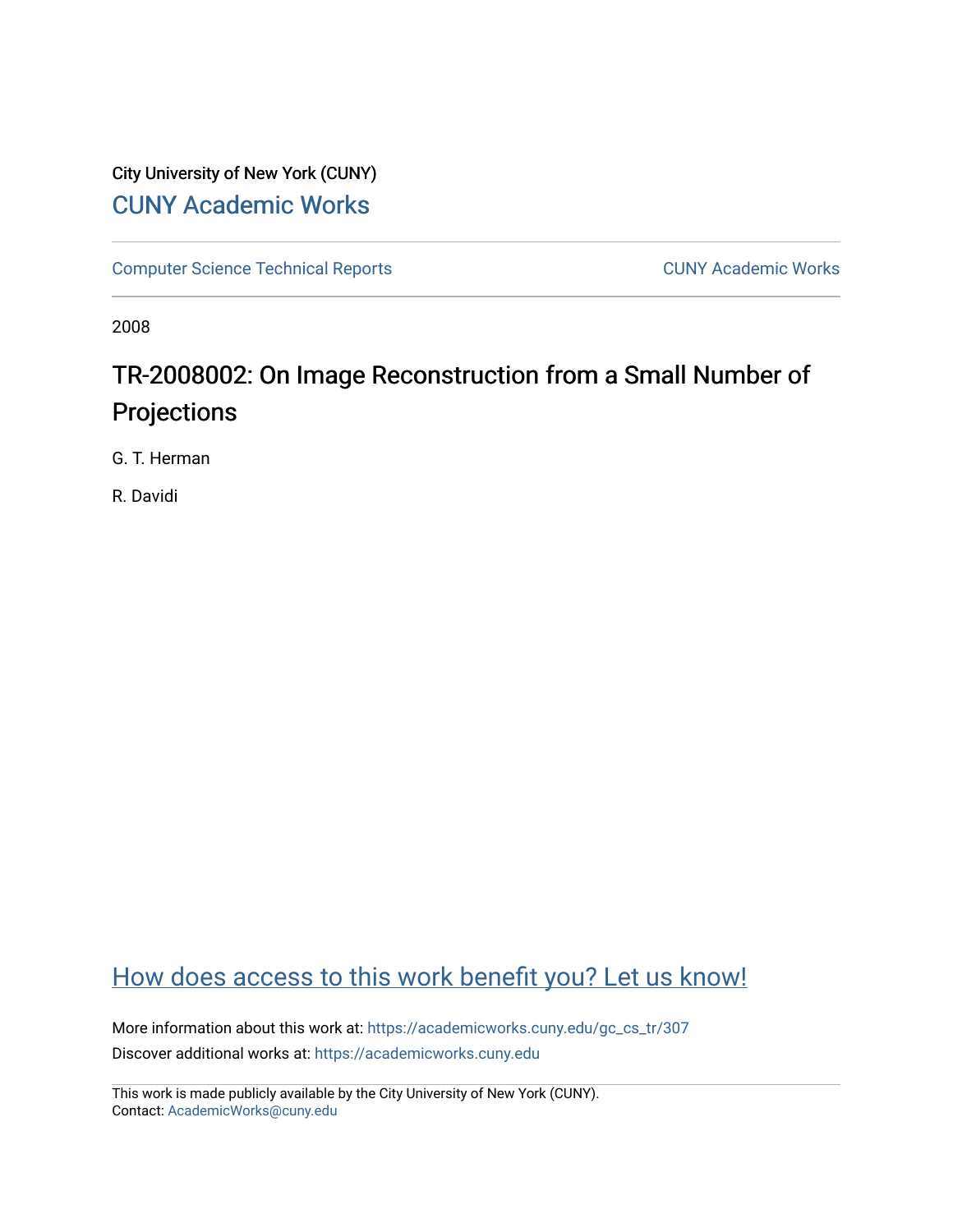### On Image Reconstruction from <sup>a</sup> Small Number of **Projections**

#### G T Herman, R Davidi

Department of Computer Science, Graduate Center, City University of New York, New York, NY 10016, USA

E-mail: gabortherman@yahoo.com

Abstract. Image reconstruction from projections suffers from an inherent difficulty: there are different images that have identical projections in any finite number of directions. However, by identifying the type of image that is likely to occur in an application area, one can design algorithms that may be efficacious in that area even when the number of projections is small. One such approach uses total variation minimization. We report on an algorithm based on this approach, and show that sometimes it produces medically-desirable reconstructions in computerized tomography (CT) even from a small number of projections. However, we also demonstrate that such a reconstruction is not guaranteed to provide the medically-relevant information: when data are collected by an actually CT scanner for a small number projections, the noise in such data may very well result in a tumor in the brain not being visible in the reconstruction.

Keywords : Image Reconstruction, Computerized Tomography, Discrete Tomography, Total Variation Minimization, Ghosts, Tumors.

Submitted to: Inverse Problems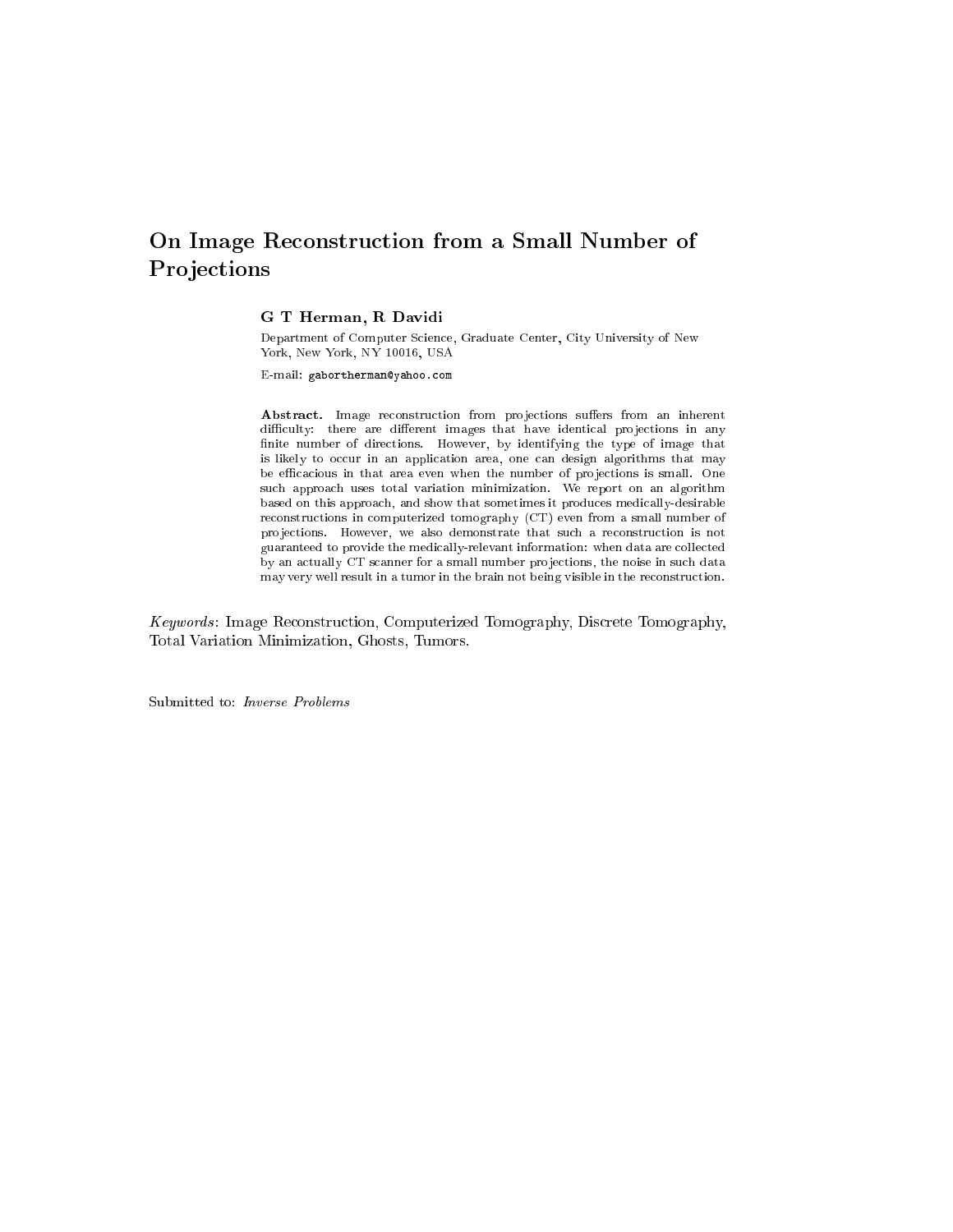#### 1. Introduction

In an application of image reconstruction from projections, the *image* is typically represented by a function  $f$  of two variables of bounded support. The values of this function are elements of the set of real numbers  $\mathbb R$  and they represent some physical property (e.g., linear X-ray attenuation coefficient in computerized tomography  $(CT)$ or Coulomb potential in electron microscopy (EM) of molecules) in a cross-section of the object to be reconstructed. The projections are usually taken with the help of some rays (e.g., X-rays or electron beams) and can be thought of mathematically as collections of line integrals of the function. The mathematical problem is to reconstruct the function from its (noisy and incomplete) projections [13, 23].

We define the projection in direction  $\vartheta \in [0, \pi)$  as follows. Let  $(s_1, s_2)$  denote the coordinates of the point  $r = (r_1, r_2) \in \mathbb{R}^2$  in the coordinate system rotated by  $\vartheta$ . Then the projection of f in the direction  $\vartheta$  (the  $\vartheta$ -projection of f) is defined as that function  $[\mathcal{R}f](\bullet,\vartheta)$  of the variable  $s_1$  for which

$$
[\mathcal{R}f](s_1,\vartheta) = \int_{L_{s_1,\vartheta}} f(r) ds_2, \qquad (1)
$$

where  $L_{s,\vartheta}$  is the line at the distance s from the origin that makes the angle  $\vartheta$  with the  $r_2$ -axis. It can be said that the transform R defined by (1) gives the  $\vartheta$ -projections of f for any  $\vartheta \in [0, \pi)$ . The transform R is called the Radon transform of f, after J. Radon who studied this kind of transform in [24].

Let us suppose for now that we have taken projections of f for directions  $\vartheta$  in the finite set  $\Theta$ . Let, for  $s \in \mathbb{R}$  and  $\vartheta \in \Theta$ ,  $g(s, \vartheta)$  denote the approximation to  $\mathcal{R}f|(s, \vartheta)$ that we obtain based on our measurements. For any  $\vartheta \in \Theta$ , we use  $S_{\vartheta}$  to denote the set of all s for which we have a projection data item  $q(s, \vartheta)$ . In practice, the sets  $S_{\vartheta}$ have to be finite, but in this paper we also deal with the mathematical idealization in which, for all  $\vartheta \in \Theta$ ,  $S_{\vartheta}$  is the set of all real numbers. (The point that we will make is that even such overabundance of data, as compared to what can be obtained in practice, is not in general sufficient for determining f uniquely.) Then we consider the following *reconstruction task*: Suppose  $f$  is an unknown image and we are given  $g(s, \vartheta)$  for  $\vartheta \in \Theta$  and  $s \in S_{\vartheta}$ , such that

$$
[\mathcal{R}f](s,\vartheta) \approx g(s,\vartheta), \text{ for all } \vartheta \in \Theta, s \in S_{\vartheta}, \tag{2}
$$

(where  $\approx$  stands for approximately equal), we need to find an image  $f^*$  that is a "good" approximation of  $f$ .

Our topic is an investigation of this task when the size of  $\Theta$  is small. In applications such as  $CT$  and  $EM$ , the number of projections is often in the thousands; here we restrict our attention to cases in which that number is less than a hundred, or even only two or three. It has been shown (and this is discussed and further illustrated below) that good reconstruction results can be obtained from a small number of projections for certain (usually not realistic) restricted classes of images and data collection modes.

However, one has to be careful not to assume that similar methodologies can be usefully applied in actual applications of image reconstruction from projections. For example, the earliest application of CT in diagnostic medicine was the imaging of the human brain inside the head [17]. It is unlikely that whatever assumption is made about the nature of images in order to achieve good reconstructions from a small number of projections will be satisfied by all the possible images in such an application.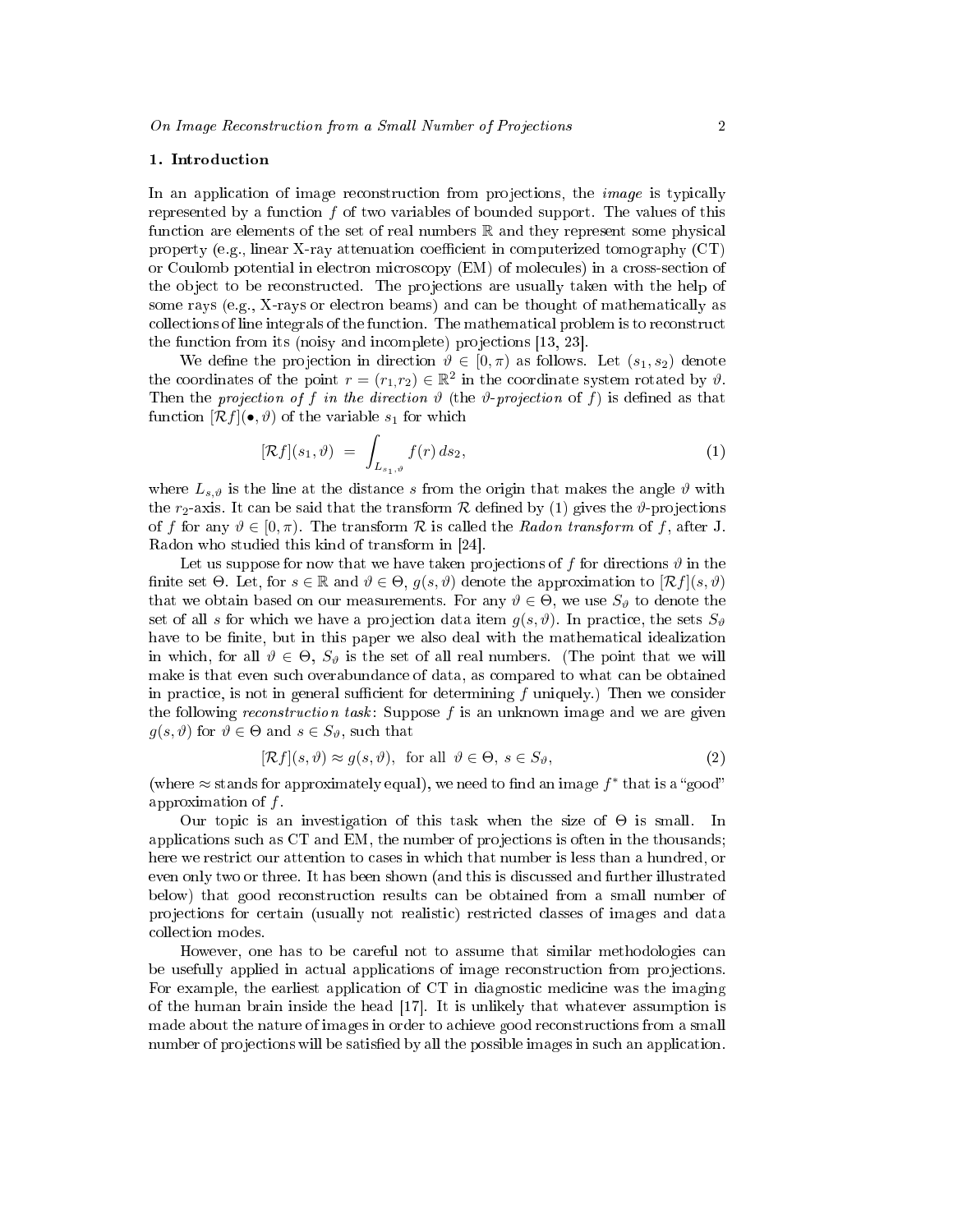In addition, CT is used to image the brain because one suspects a possible abnormality  $(e.g., a$  malignant tumor); even if it were the case that healthy brains satisfied a mathematical property that can be used for achieving reconstructions from a small number of views, forcing reconstructions to be consistent with this property may result in missing an abnormality present in the brain. In addition, physically collected data are unlikely to satisfy the mathematical assumptions that make reconstructions from a few projections possible, we demonstrate below that this by itself can result in the invisibility of a tumor in the brain when reconstructed from a small number physically realistic projections.

Our paper is organized as follows. The next section discusses the essential notions of digital images, digitization of images, and what we call the "digital assumption," together with an overview of discrete tomography (DT), which is a methodology that has been used to obtain good reconstructions from a small number of projections when the digital assumption is satisfied. The following section presents an alternative methodology that can be used to obtain good reconstructions from a small number of pro jections for certain classes of images and data collection modes: namely, total variation minimization. In Section 4 we specify the algorithms that we use in our paper for total variation minimization and for norm minimization. Section 5 presents two actual brain cross-sections and discusses why such images may not be in the special classes of the previous sections. It also presents the concept of ghosts, which are invisible from given projection directions. Section 6 presents two mathematical phantoms: the difference between them is a ghost for 22 projection directions. This ghost to some extent mimics a malignant tumor. Because the tumor is a ghost, the pro jection data for the given 22 directions are the same for the brain with and without the tumor and so no reconstruction algorithm could possibly distinguish between the presence and absence of this tumor in the brain. On the other hand, it is shown that such distinction can clearly be made if ideal (in the sense of satisfying some mathematical assumptions) data are collected for more (in our case 60 additional) pro jections. However, when data are collected in a realistic fashion (in the sense of simulating what happens in an actual CT scanner), the tumor again becomes invisible when using the same algorithm to reconstruct from the 82 views. Conclusions are given in Section 7.

#### 2. Digitization and Discrete Tomography

In discussing our concepts it is essential to have the notion of an  $N \times N$  digital image p, which is defined as a function from  $[0, N - 1]^2$  into the real numbers, for a positive integer N. As it is customary in this context, elements of  $[0, N-1]^2$  are denoted by row vectors  $(t_1, t_2)$  and we consider that  $(t_1 + 1, t_2)$  is "below" and  $(t_1, t_2 + 1)$  is "to the right of"  $(t_1, t_2)$ . This can be made mathematically precise by the introduction of a positive real number  $d$ , referred to as the *sampling interval*. Given a positive integer N and such a d, we associate with each  $(t_1, t_2) \in [0, N-1]^2$  a subset of the plane  $\mathbb{R}^2$ , which is called the *pixel associated with*  $(t_1, t_2)$ , defined as

$$
pix^{N,d}(t_1, t_2) = \left\{ r \in \mathbb{R}^2 \mid -\frac{(N-2t_2)d}{2} < r_1 \le -\frac{(N-2-2t_2)d}{2} \\ \text{and } \frac{(N-2-2t_1)d}{2} \le r_2 < \frac{(N-2t_1)d}{2} \right\} . \tag{3}
$$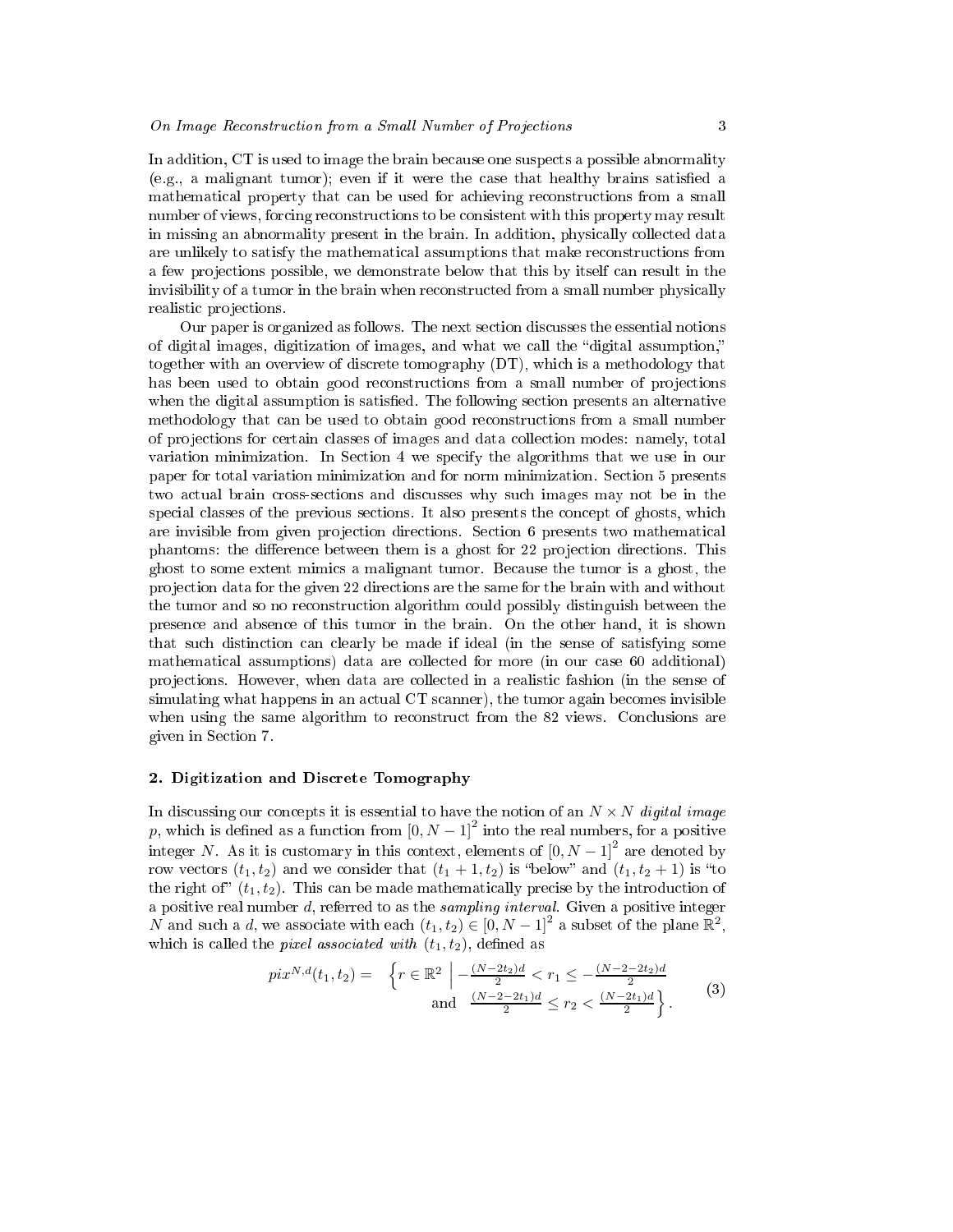Given an image  $f,$  a positive integer  $N$  and a sampling interval  $d,$  we define the  $N \times N$ digital image  $p_f^{N,d}$  by

$$
p_f^{N,d}(t_1, t_2) = \frac{1}{d^2} \int_{pix^{N,d}(t_1, t_2)} f(r) dr,
$$
\n(4)

for any  $(t_1, t_2) \in [0, N - 1]^2$ . So, the  $N \times N$  digitization  $p_f^{N,d}$  with sampling interval d of f is provided by the averages of f over the pixels. An  $N \times N$  digital image p and a  $d > 0$  gives rise to an image  $f_p^d$  that is defined by

$$
f_p^d(r) = \begin{cases} p(t_1, t_2), & \text{if } r \in \text{pix}^{N, d}(t_1, t_2) \text{ for some} \\ (t_1, t_2) \in [0, N - 1]^2, \\ 0, & \text{otherwise} \end{cases}
$$
(5)

For any  $N \times N$  digital image p and any sampling interval d,  $p_{[L,d]}^{N,d}$  $\begin{bmatrix} N, a \\ \lceil f_p^d \rceil \end{bmatrix} = p$ . However, it is generally not the case that, for an image f, positive integer  $N$ , and sampling interval  $d, f_{[p_f^{A,N,d}]}^d = f$ , even if the N and the d are chosen large enough so that  $f(r) = 0$ whenever max  $\{|r_1|, |r_2|\} \geq Nd/2$ . However, for a "reasonable" image f, there should be an N and a d, such that  $f_{\left[p_f^N,d\right]}^d \approx f$ .

A common approach to solving the reconstruction task is to assume that the image to be reconstructed is  $f^d_p$  for some  $N \times N$  digital image  $p$  and sampling interval d. We will refer to this as the *digital assumption*. The reason why this is helpful is the following. Let us use an alternative representation of the digital image  $p$  as an *n*-dimensional vector (i.e., an element of  $\mathbb{R}^n$ )  $x_p$ , where  $n = N^2$  and, for  $1 \le i \le n$ , the *i*th component of  $x_p$  is  $p(t_1, t_2)$ , where  $(t_1, t_2) \in [0, N - 1]^2$  and  $i = t_1 N + t_2 + 1$ . Note that such a  $t_1$  and  $t_2$  are uniquely determined by i and so we may denote them by  $t_1^i$  and  $t_2^i$ , respectively. Using this notation, it is easy to see that in such a case we have that, for any  $\vartheta \in \Theta$  and any  $s \in S_{\vartheta}$ ,

$$
[\mathcal{R}f_p^d](s,\vartheta) = \langle a,x\rangle\,,\tag{6}
$$

(as usual,  $\langle a, x \rangle$  denotes  $\sum_{i=1}^{n} a_i x_i$ ), where a is the n-dimensional vector whose ith component is the length of the segment of the line  $L_{s,\vartheta}$  that lies in the pixel  $pix^{N,d}(t_1^i,t_2^i)$  (in other words, it is the length of the intersection of the line with the ith pixel). In this fashion, each (approximate) equality in (2) gets replaced by an (approximate) linear equation in the unknown vector x. Let  $x^*$  denote a "solution" of this system of (approximate) linear equations and let  $p^*$  denote the (unique)  $N \times N$ digital image such that  $x_{p^*} = x^*$ . Then one may consider  $f^* = f_{p^*}^d$  to be a potential solution of the original problem. The important point here is that we obtain such a solution by solving a system of (approximate) linear equalities, and there is an extremely well-established field of numerical mathematics for solving such systems (see, e.g., [29]).

There is, however, a problem with such an approach. Even in the idealized case when there is no noise in the data (i.e., we have equalities, rather than approximate equalities, in  $(2)$ ), the methodology can lead to a very inaccurate reconstruction due to the digital assumption. That is, the digital assumption can be a source of error: even though this methodology may lead to a unique reconstruction from perfect (noiseless) data, the result is not identical to either the image for which the data have been collected or to its digitization. The error can however be reduced by finer sampling and more data, but since an image may not correspond exactly to any digital image,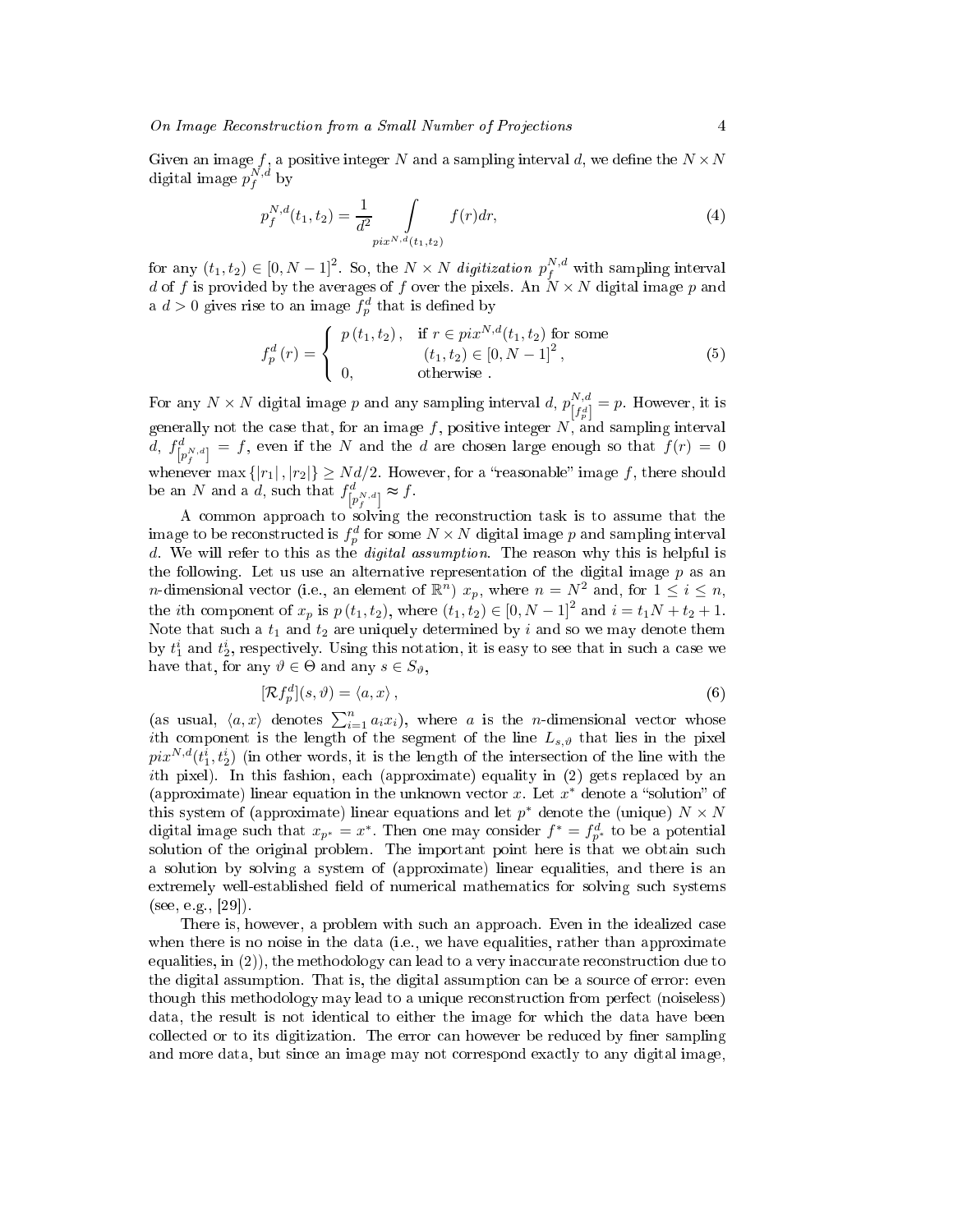we cannot expect a perfect reconstruction no matter how finely we digitize and how much data we use.

That high quality (and sometimes even exact) reconstructions can be obtained from a small number of projections for certain class of images has been known for quite a while; for example, the whole field of *discrete tomography* (DT, see [14, 15]) is devoted to this topic. In DT it is assumed that all values in the images to be reconstructed come from a known finite set (maybe containing only two elements, in which case we use the term  $\text{binary tomography}$ , and this knowledge is then used in the reconstruction process to recover the images from a small number of projections. The first papers explicitly dealing with  $DT$  appeared in the early 1970s [19].

It is typical in discrete tomography to make the digital assumption. However, there are exceptions to this rule  $(e.g., [18])$ . In fact, there is a whole field referred to as *geometric tomography* [11] that may roughly be described as binary tomography without the digital assumption. The relationship between DT and geometric tomography is discussed in [19].

Using the digital assumption, powerful results have been obtained in DT. For example, Aharoni, Kuba, and Herman [1] provided a characterization (using ideas from linear programming) of those pixel locations in a binary digital image where the value is uniquely determined by the given data. There are additional assumptions that one can make that can be very useful to resolve the ambiguities at locations where the value is not uniquely determined by the data alone. One of these is to assume a prior distribution (such as a Gibbs distribution [28]) representative of the class of digital images in the specific application area. An example is provided by  $[22]$ , whose approach combines optimization (that is based on the data and the assumed prior distribution) with the linear programming characterization of [1]. That this approach is robust enough to be applicable to real data (in which the images are not generated by the assumed Gibbs prior and the measurements are not perfect) is demonstrated in [7] by the reconstruction of cardiac angiographic images from three projections. When the assumptions of DT are strictly met, it is often possible to recover exactly values in the image to be reconstructed. However, in practice it tends to be the case that the assumptions are only approximately satisfied and so perfection can no longer be guaranteed, but nevertheless reported experience indicates that even then DT can be efficaciously applied for reconstruction from a few projections in a variety of applications.

#### 3. Total Variation Minimization

In the report on SIAM Imaging Science 2006 (SIAM News, v. 39(7), September 2006) it is stated: A lot of credit for the excitement goes to Candès, who with Justin Romberg (Caltech) and Terence Tao (UCLA), proved an impressive result about the possibility of perfect reconstruction, given small amounts of data." Indeed, a recent paper by these authors [5], they "Consider a simplified version of the classical tomography problem in medical imaging," they reconstruct an image from data that corresponds to having only 22 projections and they report that "The reconstruction" is exact" (their italic). And, yet again, the caption of Figure 1 of the front-page article in  $SIAM$  News, v. 39(9), November 2006 states: "When Fourier coefficients of a testbed medical image known as the Logan-Shepp phantom (top left) are sampled along 22 radial lines in the frequency domain (top right), a naive, 'minimal energy' reconstruction setting unobserved Fourier coefficients to 0 is marred by artifacts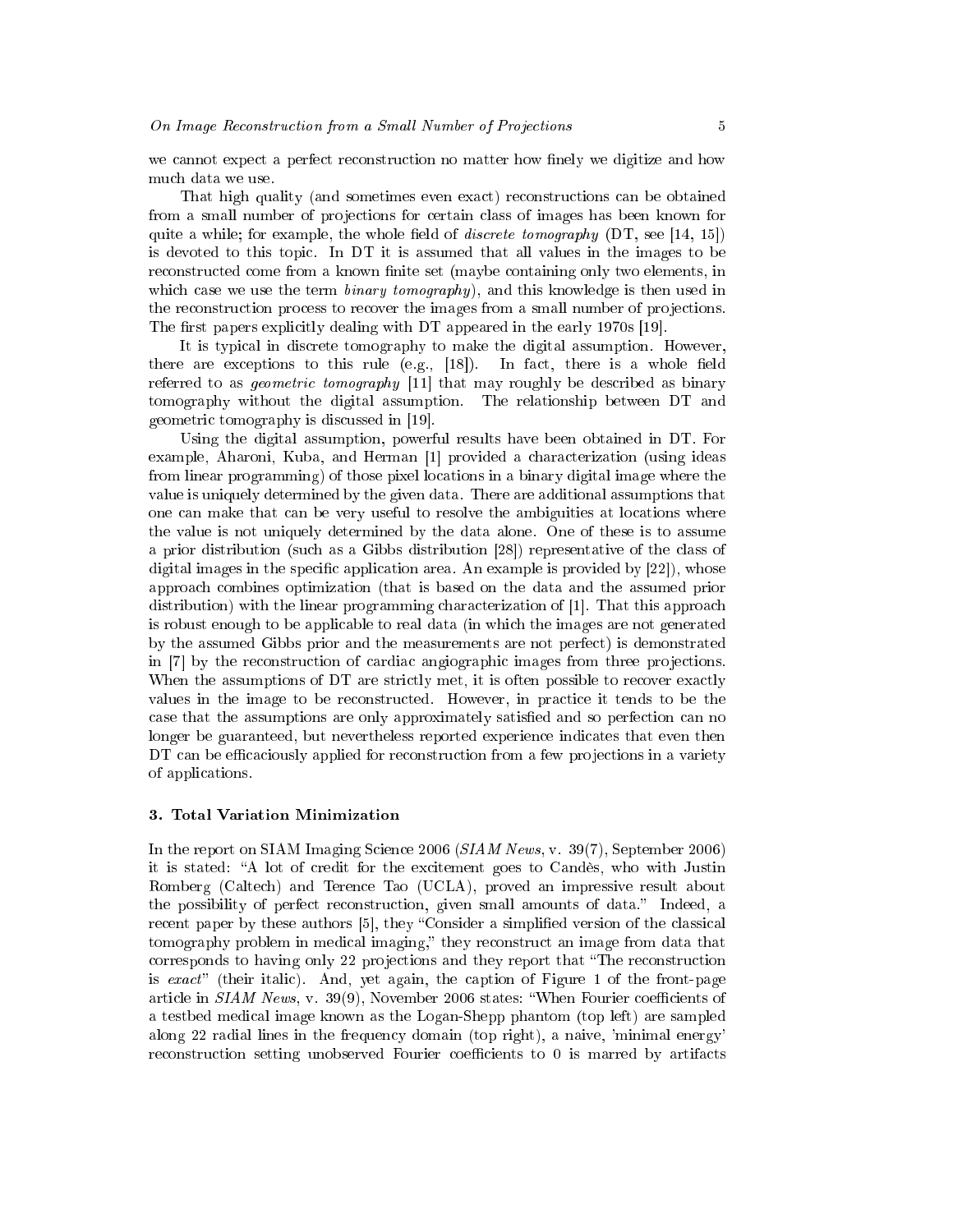(bottom left). Surprisingly,  $\ell_1$ -magic reconstruction (bottom right) is not just better - it's perfect!

As we have seen in the previous section, "the possibility of perfect reconstruction, given small amounts of data" using  $DT$  has been known for over 35 years. However, claims of "perfection" and "exactness" in a real tomography application have not been made before. This is for a good reason, such claims are only tenable in articial environments in which the underlying mathematical assumptions are strictly satisfied: as soon as we get to a physical image reconstruction problem, such claims cannot possibly be true (we carefully illustrate this in what follows). However, even though the reconstructions produced by the approach referred to in the first paragraph of this section cannot be guaranteed to be "exact" in more realistic situations, nevertheless they are sometimes efficacious (as compared to some alternative approaches), as is demonstrated for example in [27] and also later in our paper. First we discuss more carefully the nature of the approach.

In [5] the discussion concentrates on  $N \times N$  digital images. The special property that is stated there as the one that allows reconstruction from a few projections is that the digital images should be "mostly constant"; which can be mathematically defined by saying that

$$
|\{(t_1, t_2) \mid 0 \le t_1, t_2 < N - 1 \text{ and either}
$$
  

$$
p(t_1 + 1, t_2) \ne p(t_1, t_2) \text{ or } p(t_1, t_2 + 1) \ne p(t_1, t_2) \text{ or both}\}| \le B,
$$
 (7)

where the size of the integer  $B$  gives a meaning to "mostly" (presumably, it is much less than  $N^2$ ).

In [5], the recovery of such a digital image is discussed from its discrete Fourier transform (DFT), sampled on a "small" subset of its domain (whose full size is  $N^2$ ). The recovery is achieved by defining the functional *total variation* (TV) (introduced by Rudin *et al.* [25] to the field of image restoration) that associates, with every  $N \times N$ digital image p, a real number

$$
||p||_{\text{TV}} = \sum_{t_1=0}^{N-2} \sum_{t_2=0}^{N-2} \sqrt{\left(p(t_1+1, t_2) - p(t_1, t_2)\right)^2 + \left(p(t_1, t_2+1) - p(t_1, t_2)\right)^2},\tag{8}
$$

and then choosing a digital image that has a minimal TV among all the ones that have the given DFT values at the sample points. A rough way of describing the consequences of the results of [5] is that there is a number S such that if  $SB \log N$  (or more) sample points are randomly selected in the DFT domain, then the probability that the recovery approach described above will result in anything but the given digital image is small. It can be made smaller, by increasing  $S$ .

An objection to the relevance of this result to image reconstruction from pro jections, as practiced for example in CT, is that the underlying assumption of (7) is unlikely to be fulfilled for any B that is significantly less than  $N^2$ . This is the sub ject matter of Section 5. However, as is illustrated in the section after that, TV minimization can be quite efficacious even if  $(7)$  is violated for any B significantly smaller than  $N^2$ . Hence TV minimization has a wider range of applicability than what is implied by the result of the last paragraph.

Now we list some additional concerns.

(i) In practice, we have at our disposal only approximations of the values of the DFT of  $f$ . This is both because practical projection data are noisy and because the data collection geometry allows us estimation only on radial lines and this will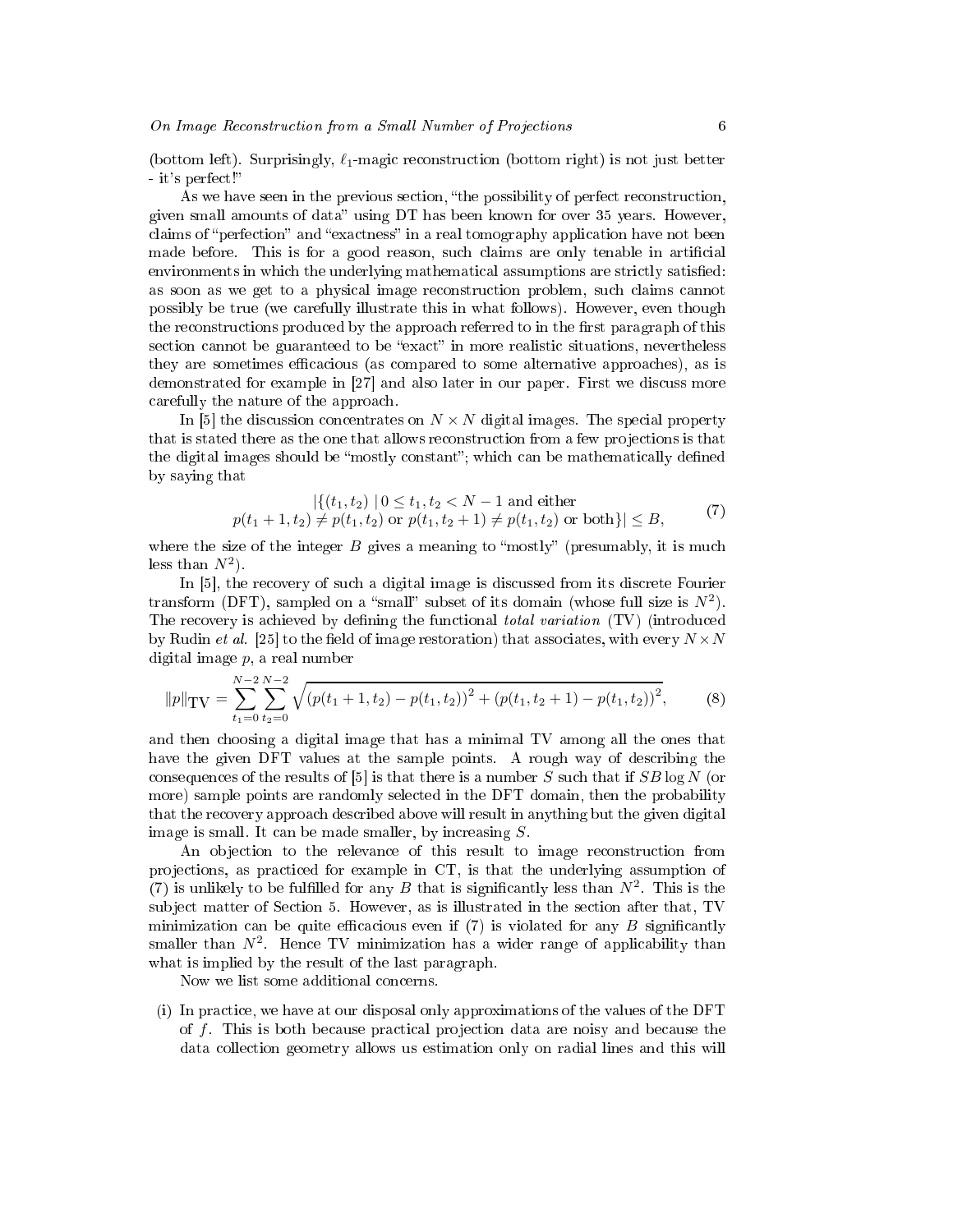have to be followed by an interpolation to get at the required samples (see Section 9.2 of [13]).

- (ii) The recovery procedure described above is only a mathematical formulation, we still need an algorithm that finds the minimizer of TV subject to the given constraints. Such an algorithm is likely to be an iterative method (see, e.g., Algorithm 6 of [9], and we describe the one that we use in this paper in the next section) that has to be terminated at some point, at which we will have only an approximation to the minimizer.
- (iii) The claim made above is probabilistic; we can never be absolutely certain that the particular case with which we are dealing is not one of the unlikely cases.

In view of these concerns, the adjectives "perfect" and "exact" describing reconstructions that can be obtained by such approaches seem exaggerated. Nevertheless, we confirm that our  $TV$ -minimizing iterative procedure produces high quality reconstructions from a small number of projections that are calculated assuming some unrealistic physical conditions (detailed examples are given below). However, when we apply our TV-minimizing algorithm to realistic data from the same small number of projections, the result that we obtain is quite unacceptable from the medical point of view. We illustrate this in Fig  $5(a)$  where the tumor becomes totally invisible in the reconstruction (we give the complete details to the experimental result in Section 6). As far as we can tell, this problem can only be overcome by the collection of extra views: good quality reconstructions are obtained using the same realistic data collection mode, but a larger number of projections (something more similar to the number of projections that would be used in a clinical CT scanner).

#### 4. The Minimization Algorithms

In this section we present the algorithms that are used in Section 6 to produce reconstructions from projections. Based on  $(6)$ , consider the consistent system of equations

$$
\langle a^i, x \rangle = b_i,\tag{9}
$$

where  $a^i \in \mathbb{R}^n$ ,  $b_i \in \mathbb{R}$ ,  $||a^i|| > 0$ , and  $a_j^i \geq 0$ , for  $1 \leq i \leq m$  and  $1 \leq j \leq n$ . We wish to find an  $x \in \mathbb{R}^n$  that is a solution to this linear system of equations. For any nonempty  $B \subseteq \{1, \ldots, m\}$  we define an operator  $\mathbf{P}_B : \mathbb{R}^n \to \mathbb{R}^n$  by

$$
\mathbf{P}_B x = x + \frac{1}{|B|} \sum_{i \in B} \frac{b_i - \langle a^i, x \rangle}{\|a^i\|^2} a^i,
$$
\n(10)

where  $|B|$  is the cardinality of B and, as usual, the norm  $\|\bullet\|$  is defined to be  $\sqrt{\langle \bullet, \bullet \rangle}$ . Suppose that  $\vartheta_1, \vartheta_2, \ldots, \vartheta_T$  are all the projection directions in  $\Theta$  and, for  $1 \leq t \leq T$ ,  $B_t$  consists of all the indices i associated with the measurements taken in direction  $\vartheta_t$ ; see (6). We define the operator  $\mathbf{P} : \mathbb{R}^n \to \mathbb{R}^n$  by

$$
\mathbf{P}x = \mathbf{P}_{B_T} \cdots \mathbf{P}_{B_2} \mathbf{P}_{B_1} x. \tag{11}
$$

We claim that the following holds.

**Theorem.** Let  $\{\beta_k\}_{k\in\mathbb{N}}$  be a sequence of positive real numbers such that  $\sum_{k=0}^{\infty} \beta_k < \infty$ , let  $\{v^k\}_{k \in \mathbb{N}}$  be bounded sequence of vectors in  $\mathbb{R}^n$  and let  $x^0 \in \mathbb{R}^n$ . Then the sequence generated by the sequence generated by the sequence generated by  $\mathcal{L}_\mathbf{z}$ 

$$
x^{k+1} = \mathbf{P}(x^k + \beta_k v^k), \text{ for } k \in \mathbb{N},
$$
\n(12)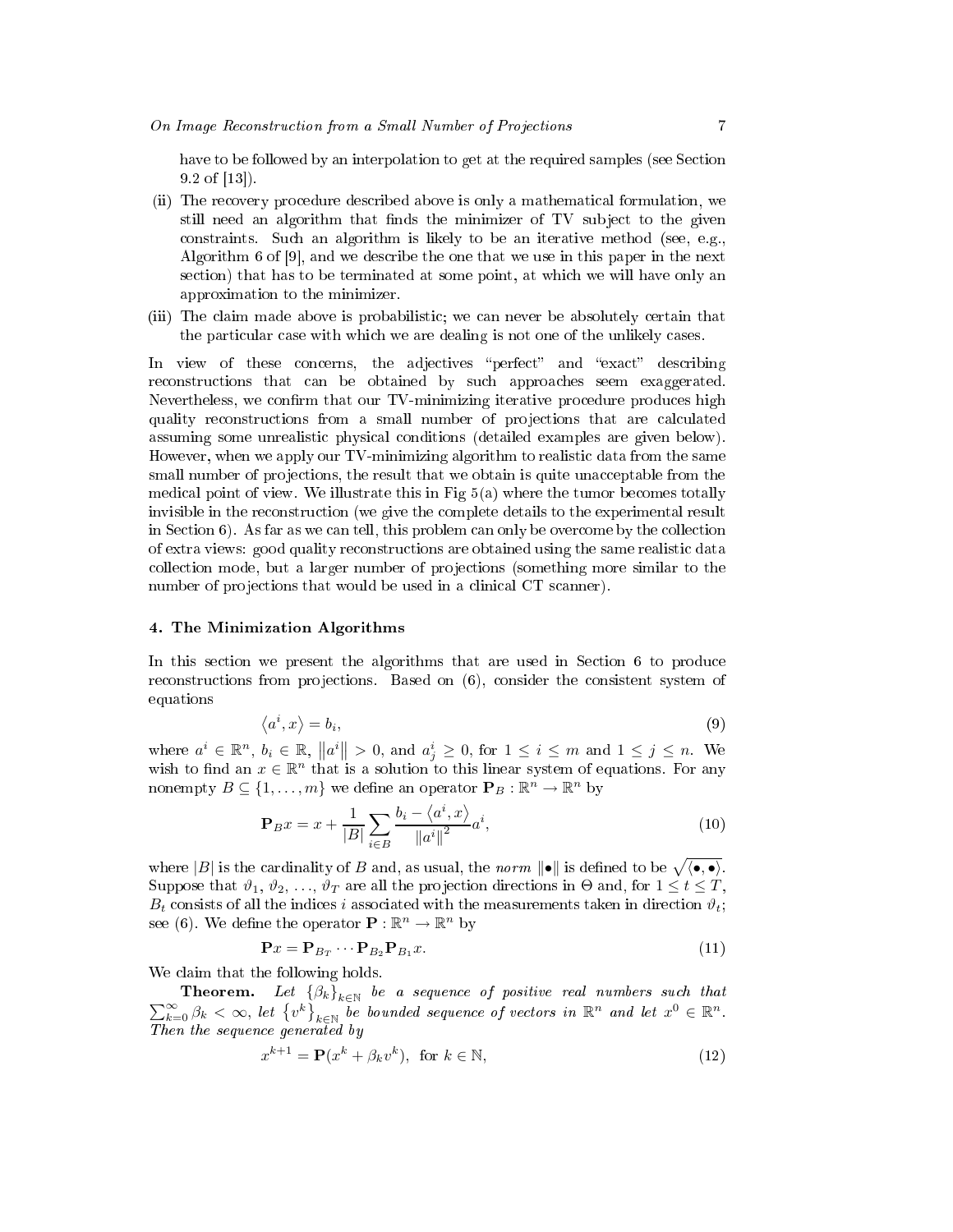converges to a solution of (9).

We do not give the details of our proof. It consists of two parts.

In the first part of the proof it is shown that the theorem holds if  $\beta_k = 0$ , for  $k \in \mathbb{N}$ . This is proved along the lines of proofs of similar results in [8, 10]. In addition, by choosing  $x^0$  to be the zero vector (which is what we do in all the reconstructions on which we report), we see that in this case each of the  $x^k$  is a linear combination of the  $a_i$ , and so convergence to a solution in fact implies convergence to the solution with minimal norm (see, e.g., [13] Section 11.2).

The second part of the proof shows that the convergence to a solution is maintained even in the presence of the summable perturbations in (12). This part is similar to a convergence proof provided in [4] and it relies on results from [2, 3].

The theorem guarantees convergence even if the calculation of the iterates is affected by summable perturbations. We can make use of this property to steer the iterates towards the minimizer of a given convex function  $\phi$ . That is, given a function  $\phi : \mathbb{R}^n \to \mathbb{R}$  and a consistent system of equations (as in (9)), our algorithm aims at an  $x \in \mathbb{R}^n$  that minimizes  $\phi$  among the solutions of (9). The heuristic provided below is not guaranteed to achieve actual convergence to a minimizer of  $\phi$ . However, it proceeds so that the value of the given function tends to be reduced and yet convergence to a solution of (9) is not compromised. The usefulness of this is illustrated in Section 6 for image reconstruction with  $\phi$  is defined so that, for a digital image  $p$ ,  $\phi(x_p) = ||p||_{TV}$ .

For any  $k \in \mathbb{N}$ , let  $s^k \in \partial \phi(x^k)$  be a subgradient of  $\phi$  at  $x^k$ , and define

$$
v^k = \begin{cases} -\frac{s^k}{\|s^k\|}, & \text{if } s^k \neq 0, \\ 0, & \text{if } s^k = 0. \end{cases}
$$
 (13)

Clearly, the sequence  $\{v^k\}_{k\in\mathbb{N}}$  defined by (13) is bounded. Therefore, by the theorem, for any summable sequence of positive real numbers  $\left\{\beta_k\right\}_{k\in\mathbb{N}},$  the sequence  $\left\{x^k\right\}_{k\in\mathbb{N}}$ generated according to (12) converges to a solution of (9). In our implementation, we use the following methodology for generating the real numbers  $\{\beta_k\}_{k\in\mathbb{N}}$ .

We define, for  $x \in \mathbb{R}^n$ ,

$$
\text{Res}(x) = \sqrt{\sum_{i=1}^{m} \left( \frac{b_i - \langle a^i, x \rangle}{\|a^i\|} \right)^2},\tag{14}
$$

Clearly, x is a solution of (9) if, and only if,  $Res(x) = 0$ . Furthermore, if  $Res(x) > 0$ . then its size indicates how badly x violates the given collection of equations. An approximate solution x to the convex optimization problem (for  $\phi$ ) under these constraints should have a small value of  $Res(x)$  and should aim at finding, among all x with similar (or smaller) value of  $\text{Res}(x)$ , an x for which  $\phi(x)$  is small relative to the others. Guided by this principle, we generate  $\left\{\beta_k\right\}_{k\in\mathbb{N}}$  as follows. We initialize  $\beta$ to be an arbitrary positive number, which we denote by  $\beta_{-1}$ . (We have always used  $\beta_{-1} = 1$ ) In the process of the iterative step from  $x^k$  to  $x^{k+1}$ , we also update the value of  $\beta$ , which is (in the notation of (12))  $\beta_{k-1}$  at the beginning of the iterative step and  $\beta_k$  at its end. This updating is done according to the following pseudocode (in which  $v^k$  is defined by (13)).

1:  $logic = true$ 3:  $z = x^k + \beta v^k$ 4: if  $(\phi(z) \leq \phi(x^k))$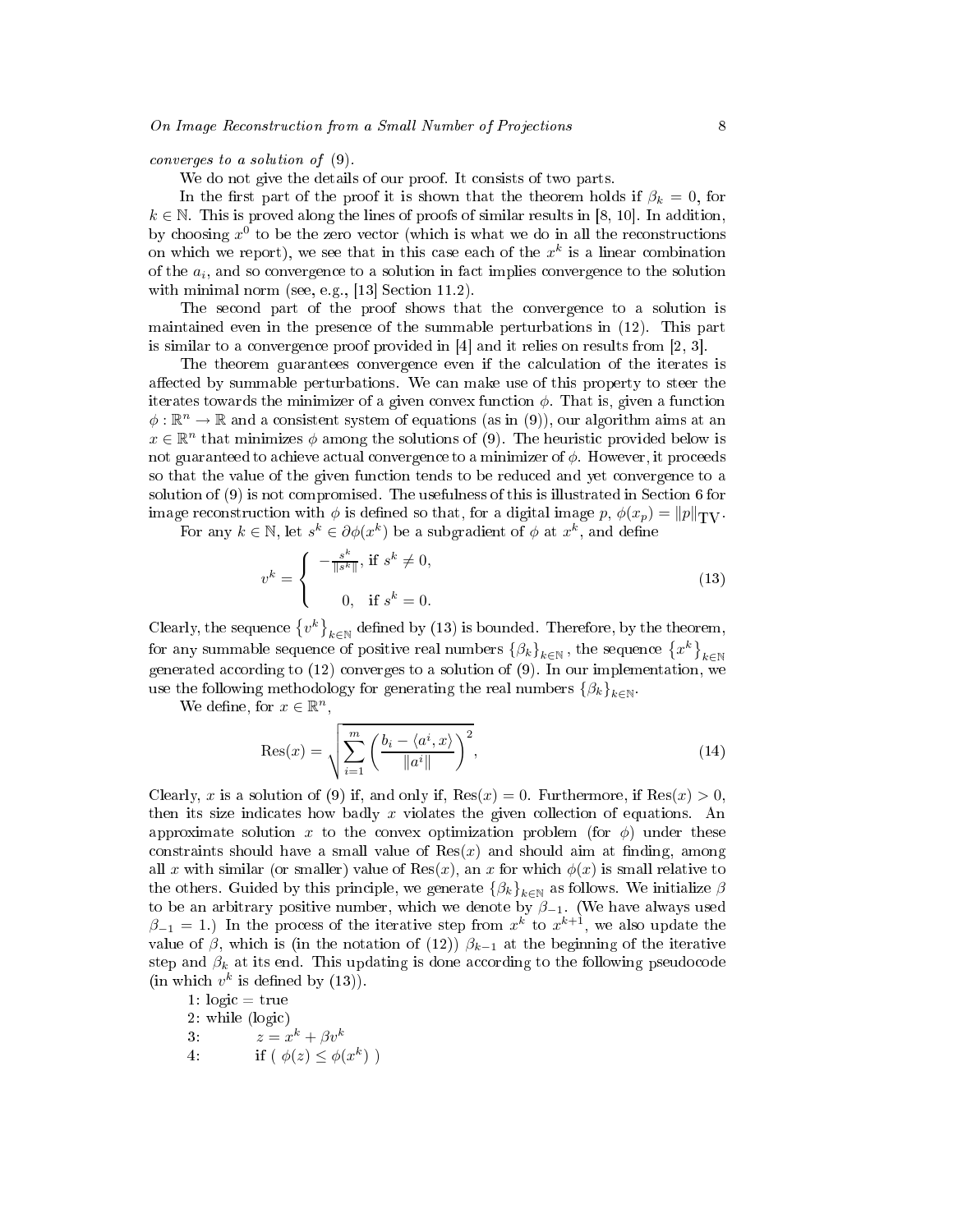| 5:  | then                                                          |
|-----|---------------------------------------------------------------|
| 6.  | $x^{k+1} = \mathbf{P}z$                                       |
| 7.  | if $(\operatorname{Res}(x^{k+1}) < \operatorname{Res}(x^k)$ ) |
| 8.  | then $logic = false$                                          |
| 9.  | else $\beta = \beta/2$                                        |
| 10: | else $\beta = \beta/2$                                        |

We terminate the iterative process when we find an  $x^k$  such that  $\text{Res}(x^k) < \varepsilon$ , where  $\varepsilon$  is a user-specified small positive number.

The complete "optimization" algorithm consists of (12) with the  $v<sup>k</sup>$  defined by (13) and the  $\beta_k$  defined by the pseudocode that makes use of (14). We put quotes around optimization, since our algorithm is heuristic and we have no proof of convergence to the optimizer of  $\phi$  under the given constraints. What the algorithm performs is a steering process towards a small value of  $\phi$  (see Step 4 of the pseudocode). while attempting to maintain the convergence to feasible region, as guaranteed by the theorem for a proper choice of the sequence  $\{\beta_k\}_{k\in\mathbb{N}}$  (see Step 7 of the pseudocode).

#### 5. Brains and Ghosts

In Fig. 1 we show two actual brain cross-sections. Except for the region outside the head, it is unlikely that there are any  $(t_1, t_2)$  for which the condition that "either  $f(t_1 + 1, t_2) \neq f(t_1, t_2)$  or  $f(t_1, t_2 + 1) \neq f(t_1, t_2)$  or both" is not satisfied. Thus, in these images  $B$  is a large fraction of  $N^2$ .

One may argue that the images shown in Fig. 1 are produced by some medical imaging devices and the local variations that we observe are entirely due to noise in the data collection, errors in the reconstruction, etc. We do not believe this for a minute (a brain is far from being homogeneous: it has gray matter, white matter, blood vessels and capillaries carrying oxygenated blood to and deoxygenated blood from the brain, etc.), but even if we were to stipulate for the sake of argument that healthy brains might give rise to images for which  $(7)$  is satisfied with a small  $B$ , we cannot avoid the fact that one is not in the business of imaging healthy brains: the reason why a CT scan of a brain is taken is that there is a suspicion of an abnormality. This abnormality may be a malignant tumor (such as the one in the left half of Fig. 1(b)) and may have a highly textured appearance. One of our main points is this: reconstructing from a few projections (using TV minimization or any other method) may make the tumor disappear, defeating the whole purpose of diagnostic CT!

To illustrate that such a thing can really happen we recall the idea of ghosts (images that are invisible from given projection directions). The existence of ghosts have been known and studied since the earliest days of CT; see, e.g., Section 16.4 of [13]. Here we discuss how to generate ghosts for digital images. Let  $\vartheta$  be a direction in the plane. We say that a digital image p is a ghost for direction  $\vartheta$  if, for every  $s \in \mathbb{R}$ and  $d > 0$ ,  $[\mathcal{R}f_p^d](s, \vartheta) = 0$ .

Our particular way of producing ghosts for this paper is based on an idea that we first published over 35 years ago [12]. For this method it is necessary that the directions  $\vartheta$  should be of the form  $arctan(u/v)$ , where u and v are integers, not both zero.

Suppose that we are given L pairs of such integers  $(u_1, v_1), \ldots, (u_L, v_L)$ . We now construct an image that is a ghost for each of the directions  $arctan(u_{\ell}/v_{\ell}),$  for  $1 \leq \ell \leq L$ . The construction defines a sequence  $h^0, h^1, \ldots, h^L$  of real-valued functions of two integer arguments of finite support (i.e., for  $0 \le \ell \le L$ , there are only finitely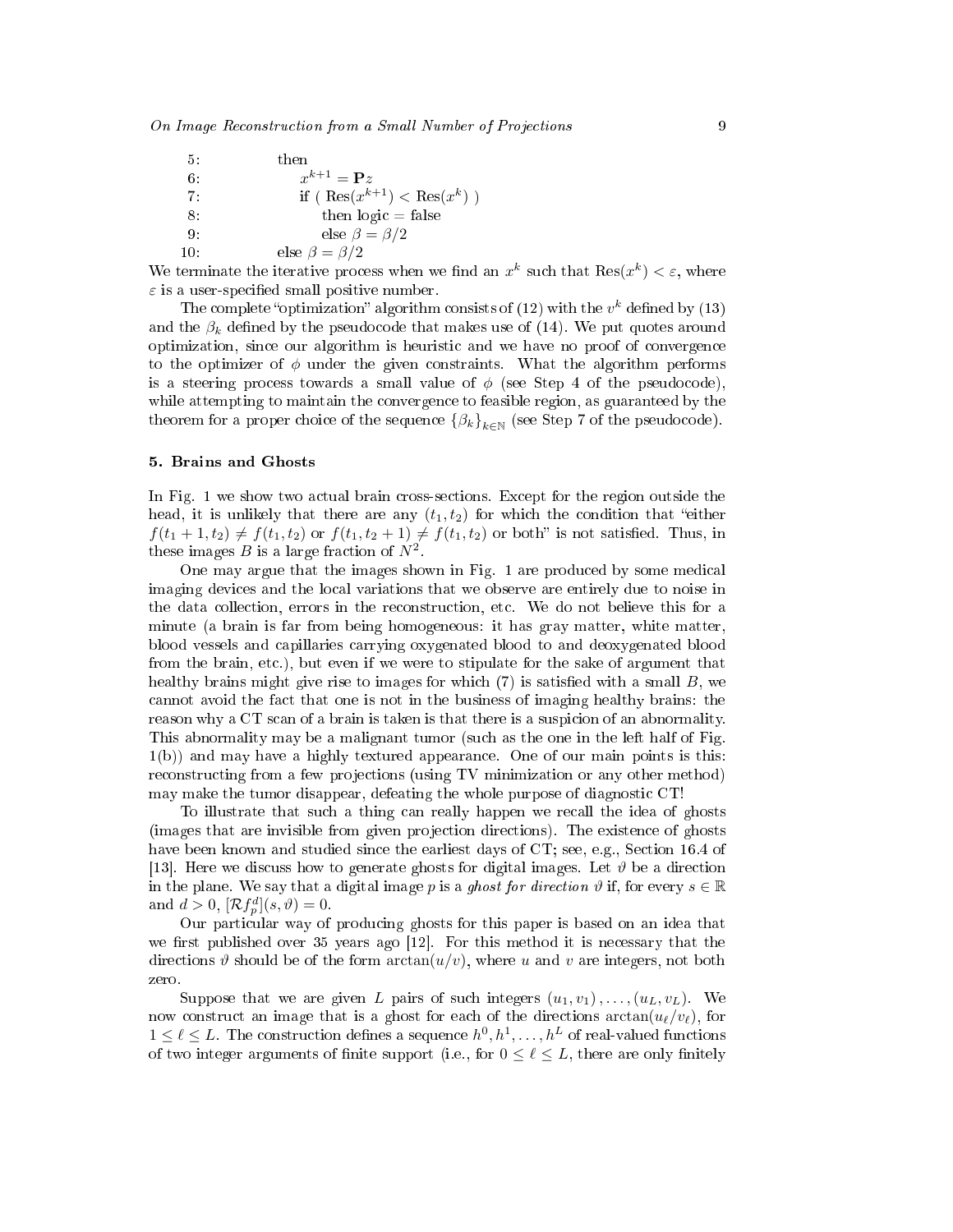many pairs of integers  $(t_1, t_2)$  for which the value of  $h^l$  is not zero). We can select  $h^0$ to be any such function and then define, for  $1 \leq \ell \leq L$  and all pairs of integers  $(t_1, t_2)$ ,

$$
h^{\ell}(t_1, t_2) = h^{\ell-1}(t_1, t_2) - h^{\ell-1}(t_1 + u_{\ell}, t_2 + v_{\ell}).
$$
\n(15)

Clearly, all the functions defined in this way will be of finite support. Now suppose that there exist integers  $w_1$  and  $w_2$  such that  $h^L(t_1, t_2) \neq 0$  implies that  $w_1 \leq t_1 \leq$  $w_1 + N - 1$  and  $w_2 \le t_2 \le w_2 + N - 1$ . (Such  $w_1$  and  $w_2$  can always be found, provided only that N is large enough.) If we now define, for all  $(t_1, t_2) \in [0, N - 1]^2$ 

$$
g(t_1, t_2) = h^L (w_1 + t_1, w_2 + t_2),
$$

then the  $N \times N$  digital image g is a ghost for the directions  $\arctan(u_1/v_1), \ldots$  $\arctan(u_L/v_L)$ .

#### 6. Results

Based on the medical image in Fig.  $1(a)$ , we created an image b (a head phantom) exactly as described in Section 4.3 of  $[13]$ . (The description consists of the specification of fteen geometrical shapes, with a value assigned to each of them. At any point  $r \in \mathbb{R}^2$ ,  $b(r)$  is defined to be the sum of the values of those geometrical shapes that cover r.) In Fig. 2(a), we show the digitization of the image b where  $N = 243$  and  $d = 0.0752$  (we will denote it for the rest of the paper by  $p_b^{243,0.0752}$ ). This digitization was produced by the software Snark05 [6], where the digitization was approximated by using a Riemann sum calculation based on  $11 \times 11$  points in each pixel. (In showing  $p_b^{243,0.0752}$ , we display any value that is 0.1945 or less as black and any value that is 0.22 or more as white. The range of values in  $p_b^{243,0.0752}$  is from 0.0 to 0.5641; thus the displayed range is less than 5% of the actual range. Such a display mode is necessary so that we can see the details inside the skull. The same mapping of values into displayed intensities is used for all the images that are discussed below.) Clearly,  $p_b^{243,0.0752}$  satisfies (7) with a relatively small  $\ddot{B}$ .

To illustrate the claim that it is in-practice dangerous to rely on reconstructions from a small number of projections, we added a ghost  $g$  for 22 projections. The resulting digital image is shown in Fig. 2(b). The ghost is a not unreasonable approximation of a tumor, compare it to Fig.  $1(b)$ . (The specific construction of this ghost was as follows. We selected 22 reasonably evenly spaced projection directions by choosing the pairs  $(4,3)$ ,  $(4,2)$ ,  $(4,1)$ ,  $(4,0)$ ,  $(4,-1)$ ,  $(4,-2)$ ,  $(4,-3)$ ,  $(3,4)$ ,  $(2,4)$ ,  $(1,4)$ ,  $(0,4)$ ,  $(-1,4)$ ,  $(-2,4)$ ,  $(-3,4)$ ,  $(3,2)$ ,  $(3,1)$ ,  $(3,-1)$ ,  $(3,-2)$ ,  $(2,3)$ ,  $(1,3)$ ,  $(-1,3)$ , and  $(-2,3)$  as the values for  $(u_1, v_1), \ldots, (u_{22}, v_{22})$ . The function  $h^0$  was selected to be a digitized blob, a generalized Kaiser-Bessel window function [20], with its free parameters assigned to be the default values selected by Snark05 [6] weighted so that the range of values in the ghost is less than 7% of the range of values in the image that is displayed in Fig.  $2(a)$ . Another way of saying this is that the range of the difference between the images represented by Figs.  $2(a)$  and  $2(b)$ , is less than 7% of the range within either of those images.)

To specify the projection data, let (for now)  $\Theta$  consist of the 22 directions  $arctan(u/v)$ , where the pairs  $(u, v)$  are defined in the previous paragraph. Because g is a ghost for each direction in  $\Theta$ , we have that, for any  $\vartheta \in \Theta$  and  $s \in \mathbb{R}$ ,

$$
[\mathcal{R}(b + f_g^{0.0752})](s,\vartheta) = [\mathcal{R}b](s,\vartheta). \tag{16}
$$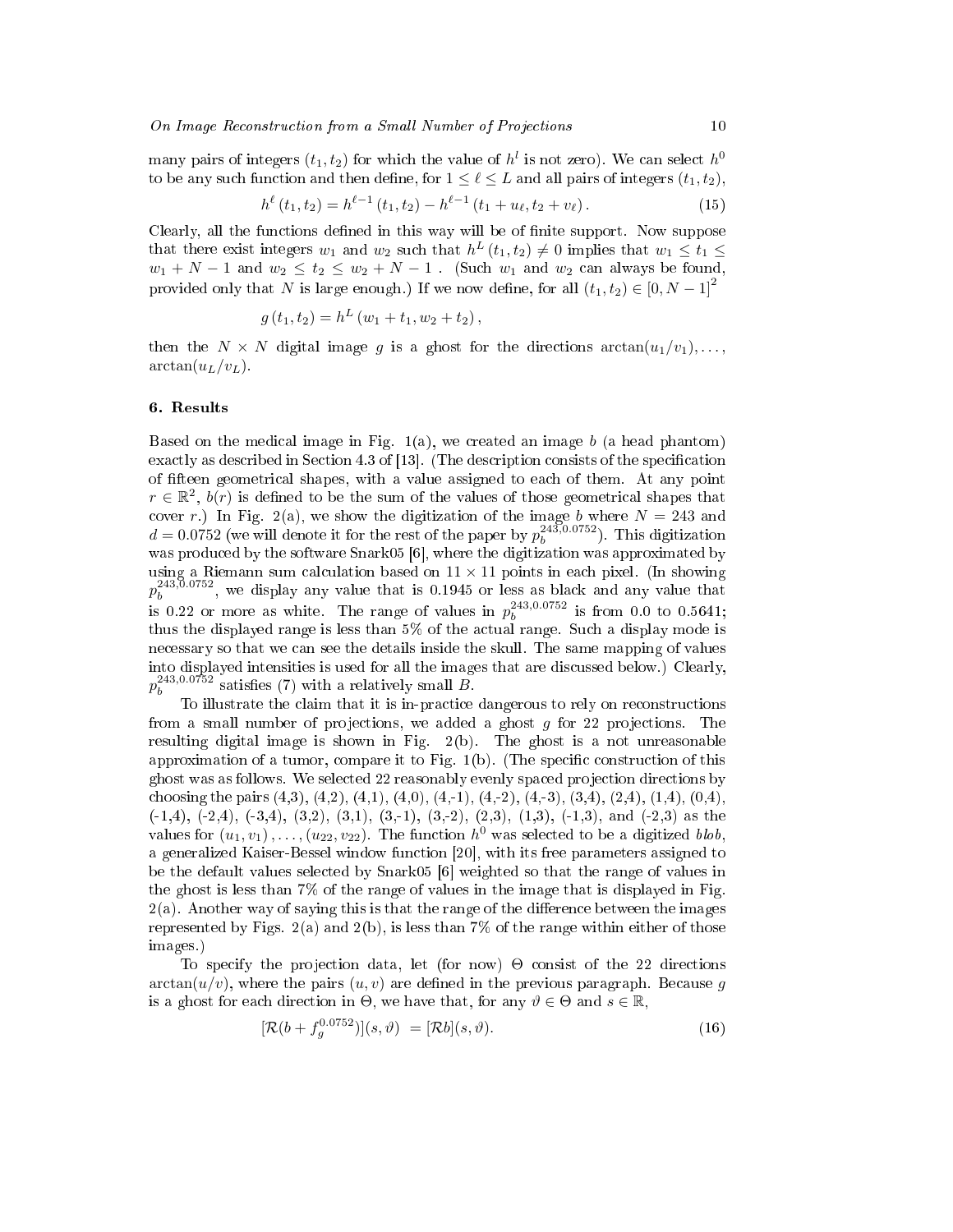This implies that even if we were able to obtain perfect measurements for all  $\vartheta \in \Theta$ and  $s \in \mathbb{R}$ , we would still not be able to distinguish between the brain phantom with and without the ghost (which resembles a tumor). Any reconstruction method would produce identical results from such data for the brain with and the brain without the

To see if the tumor becomes recoverable with a larger number of projections (for which it is no longer a ghost), we generated idealized perfect projection data of the image represented by Fig.  $2(b)$  for 82 directions: the 22 specified above and 60 directions at  $3^\circ$  increments from  $1^\circ$  to  $178^\circ$  with the first axis. Thus here (and from now on)  $|\Theta| = 82$ . We selected, for each  $\vartheta \in \Theta$ ,  $S_{\vartheta} =$  ${d | l$  is an integer and  $-172 \le l \le 172$ , where  $d = 0.0752$  is the sampling distance of the digitization. As an idealization of the data we calculated, for each  $\vartheta \in \Theta$  and  $s\in S_\vartheta, \ [\mathcal{R} f]_{p_b^{243,d}+g}^{d}] (s,\vartheta)$  (these are exact line integrals through the digitization, such as represented in Fig. 2(b), of the head phantom with tumor). With these values on the left-hand-side of (6) we get a consistent system of equations, since  $x_{\left[p_{b}^{243,d}+g\right]}$  will clearly be a solution.

The TV minimization approach indicates that we should try to find a  $243 \times 243$ digital image  $p^*$  such that  $x_{p^*}$  satisfies the system of equations and, for any  $243 \times 243$ digital image p such that  $x_p$  satisfies the system of equations,  $||p^*||_{TV} \le ||p||_{TV}$ . We used the algorithm that is described in the Section 4 with the stopping criterion  $\varepsilon = 0.05$  to produce an approximation to such a  $p^*$ , it is displayed in Fig. 3(a). (Since  $\text{Res}(x^0) = 330.62$ , the choice of the stopping criterion implies that, when we stop, the value of Res is less than 0.02% of its initial value.) While the reconstruction is definitely not perfect, the tumor is clearly recognizable in it. We cannot expect much. if any, improvement by a "better"  $TV$ -minimizing algorithm, since the TV of the digital image represented in Fig. 3(a) is 427.35, which is already smaller than 430.98, the TV of the head phantom with tumor in Fig. 2(b). This shows that, in particular in this instance, TV minimization fails to produce a "perfect" or "exact" reconstruction: Even though we have a digital phantom (Fig. 2(b)) and we have collected error-free data as defined by (1), we have found that there is another digital image (Fig. 3(a)) that satisfies the data within Res error less than  $0.05$  whose TV is less than that of the phantom.

As comparison we look at the alternative approach of minimizing the norm  $||p||_2$ of the  $N \times N$  digital image p, as defined by

$$
||p||_2 = \sqrt{\sum_{t_1=0}^{N-1} \sum_{t_2=0}^{N-1} (p(t_1, t_2))^2}.
$$
 (17)

As discussed in Section 4, a variant of our TV-minimizing algorithm can be used to approximate the minimum norm solution of a consistent system of equation. The result produced by this algorithm, also using the stopping criterion  $\varepsilon = 0.05$ , is displayed in Fig.  $3(b)$ . Clearly, while the approximation to TV minimization does not (and, in fact, cannot) recover exactly the digital image in Fig.  $2(b)$ , it is a much better approximation to it than what is provided by approximate norm minimization from the same data.

Next we investigate the validity of the statement that a digital image should this purpose, we take the digital image  $p_b^{243,0.0752} + g$  (the brain phantom with the tumor, displayed in Fig. 2(b)) and, for  $(t_1, t_2) \in [0, 242]^2$  we altered the value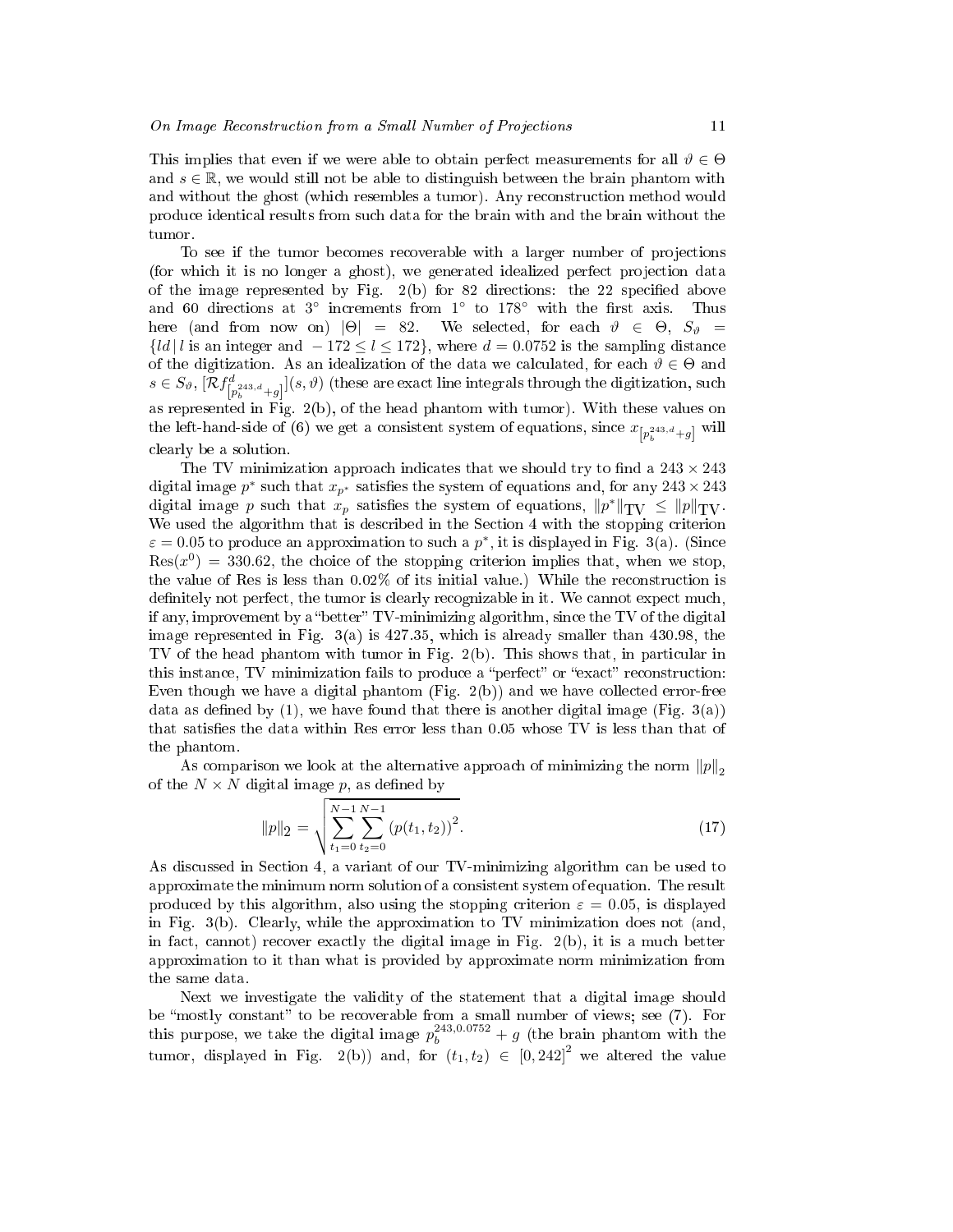$\left[p_b^{243,0.0752}+g\right](t_1,t_2)$  at that pixel by adding to it a number randomly selected from a zero-mean normal distribution whose standard deviation is  $\rho \left[ p_b^{243,0.0752} + g \right] (t_1, t_2)$ , where the factor of proportionality  $\rho$  was selected by examining the variability in actual brain scans. The resulting digital image is displayed in Fig. 4(a). Idealized perfect projection data were generated for the same 82 projection directions that were specified above, and both the TV-minimizing and the norm-minimizing algorithms were run with  $\varepsilon$ =0.05; the results are shown in Fig. 4(b) and (c). Again, the output of the TV minimizing algorithm is much superior. In fact, comparing it to Fig.  $3(a)$ . one cannot but conclude that the likely clinical usefulness of the two images is just about the same, even though in one case the "mostly constant" assumption is totally violated. We also run the TV-minimizing algorithm with  $\varepsilon=0.005$ , which means that when the algorithm is terminated the result is more consistent with the data (but, of course, it is likely to have a slightly larger TV). The result is shown in Fig.  $4(d)$ , it does not much differ from Fig.  $4(b)$ . The important conclusion here is that the performance of the TV-minimizing algorithm does not depend in an essential way on the "mostly constant" condition.

Until now all the reconstructions were from data sets in which the line integrals were calculated exactly based on digital images. The reconstructions algorithms that we used were in fact developed on the assumption that this is indeed the nature of the data. Real data in applications of image reconstruction will not be such for the following (and other, here not listed) reasons.

- (i) The natural (or even articial) images that we wish to reconstruct are extremely unlikely to satisfy the digital assumption.
- (ii) Detectors used in the instruments for collecting data will have a width and so, even if they were otherwise perfect, they could not be used for measuring line integrals exactly.
- (iii) Measurements are stochastic in nature; in CT, for example, the total attenuation is estimated by the use of a, by necessity, nite number of X-ray photons, resulting in statistical noise in these estimates.

We now investigate what happens when we attempt to reconstruct from data that are realistic from these points of view.

The software Snark05 [6] allows us to calculate line integrals of the head phantom b based on its original geometrical description, rather than on its digitization. This can be combined with the calculation of the line integrals for the tumor and the variations in the phantom (indicated in Fig.  $4(a)$ ), which are digital images. In order to simulate the width of the detector, for each line for which the algorithm assumes that the data had been collected, we introduce 10 additional lines (five on both sides) with spacing  $d/11$  between them. (Recall that  $d = 0.0752$  is the assumed distance between the lines for which data are collected.) The stochastic data collection is simulated using 500,000 photons for estimating each data item  $g(s, \vartheta)$ . The details of how this is done in Snark05 are explained in Section 4.4 of [13].

The results of reconstructions from such realistic data generated for the 82 pro jection directions for the head phantom with tumor and variability (displayed in Fig.  $4(a)$  are shown in Fig. 5. The stopping criterion for both algorithms was  $\varepsilon = 1.5$ , which is reasonable since for this noisy data set the value of Res for the phantom is actually slightly more than 1.5. While TV minimization does a good job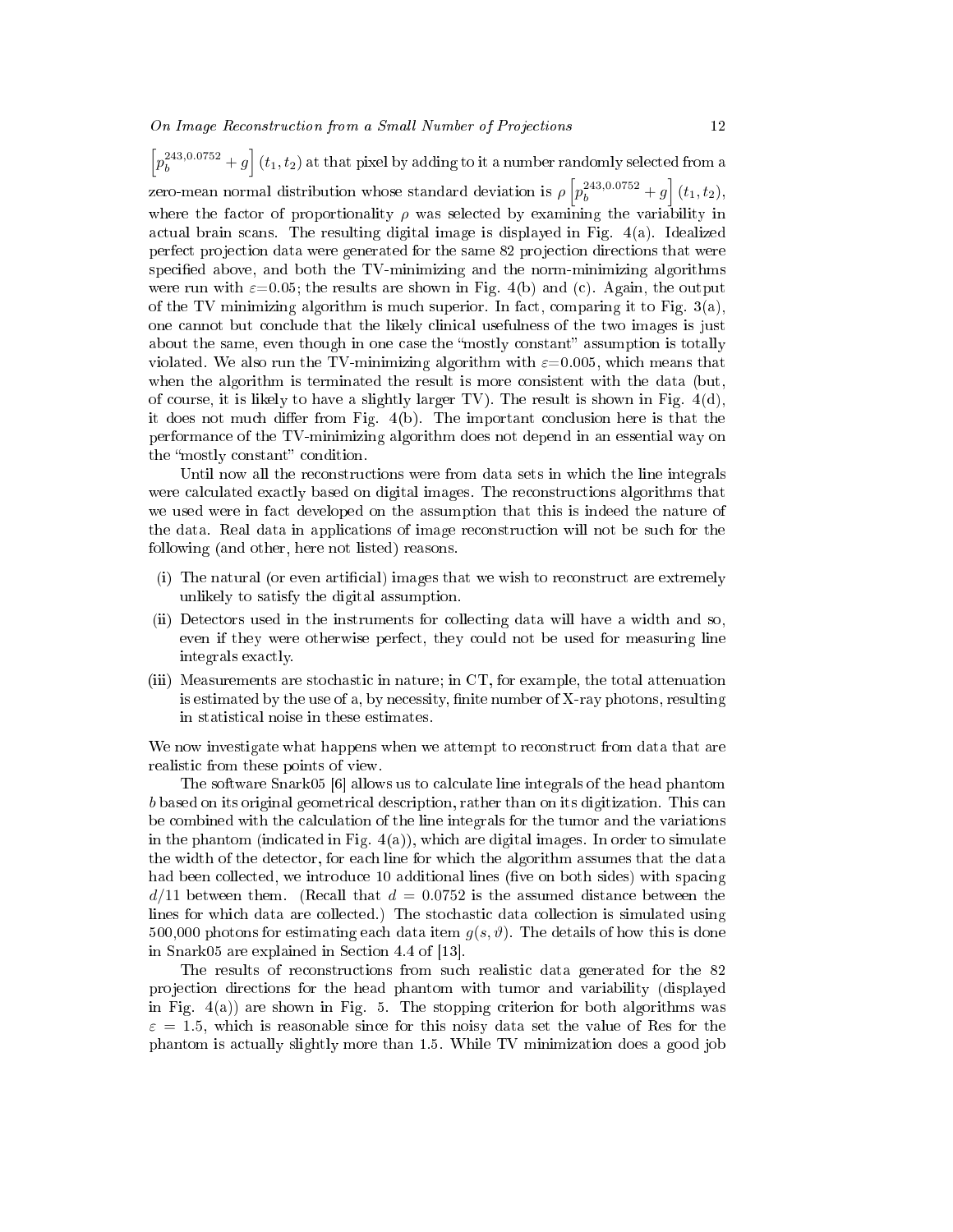from the point of view of its aim (the TV of the reconstruction displayed in Fig. 5(a) is 444.17, while the TV of that displayed in Fig. 5(b) is 1,287.33), this mathematical success does not translate into medical usefulness. The TV-minimizing algorithm, when applied to the realistic data, totally eliminated the tumor, while the tumor is visible in the norm-minimizing reconstruction (in spite of its much more noisy-looking nature).

#### 7. Conclusions

Total variation minimization can produce good results if the images to be reconstructed and the data collection meet some (usually unrealistic) mathematical criteria. The algorithms that we presented in Section 4 were developed based on the digital assumption. As is demonstrated above, as long as the data are collected in a way that is consistent with this assumption, the TV-minimizing algorithm can, but is not guaranteed to, give useful results even if the number of projections is small. However, when realistic data collection is simulated (violating the digital assumption), then reconstruction from a small number of views is likely to fail to deliver essential information.

#### Acknowledgments

The work of the authors is supported by NIH grant HL70472. They are grateful for interactions with S. Arridge, D. Butnariu, P.L. Combettes, I. Kazantsev, J. Klukowska, F. Natterer, H. Pa joohesh, J. Romberg, and S.W. Rowland.

#### References

- [1] Aharoni R, Herman GT and Kuba A 1997 Binary vectors partially determined by linear equation systems Disc. Math 171 1-16
- [2] Bauschke HH and Borwein JM 1996 On projection algorithms for solving convex feasibility problems SIAM Review 38 367-426
- [3] Butnariu D, Reich S and Zaslavski A 2006 Convergence to fixed points of inexact orbits of Bregman-monotone and nonexpansive operators in Banach spaces Fixed Point Theory and Applications ed HF Nathansky, BG de Buen, K Goebel, WA Kirk and B. Sims (Yokohama Publishers) pp 11-32
- [4] Butnariu D, Davidi R, Herman GT and Kazantsev IG 2007 Stable convergence behavior under summable perturbations of a class of projection methods for convex feasibility and optimization problems IEEE J. Select. Topics Sign. Proc. 1 540-547
- [5] Candès EJ, Romberg J and Tao T 2006 Robust uncertainty priciple: Exact signal reconstruction from highly incomplete frequency information IEEE Trans. Inf. Theory 52 489-509
- [6] Carvalho B, Chen W, Dubowy J, Herman GT, Kalinowski M, Liao HY, Rodek L, Ruskó L, Rowland SW, and Vardi-Gonen E 2007 Snark05: A programming system for the reconstruction of 2D images from 1D projections (available on the internet http://www.snark05.com/SNARK05.pdf )
- [7] Carvalho BM, Herman GT, Matej S, Salzberg C and Vardi E 1999 Binary tomography for triplane cardiography Information Processing in Medical Imaging ed A. Kuba, A. Sámal and A. Todd-Pokropek (Berlin: Springer) pp 29-41
- [8] Censor Y, Elfving T, Herman GT and Nikazad T 2008 On diagonally-relaxed orthogonal projection methods SIAM J. Sci. Comput. 30 473-504
- [9] Combettes PL and Luo J 2002 An adaptive level set method for nondifferentaible constrained image recovery IEEE Trans. Image Proc. 11 1295-1304
- [10] Eggermont PPB, Herman GT and Lent A 1981 Iterative algorithms for large partitioned linear systems, with applications to image reconstruction Lin. Algebra Appl. 40 37-67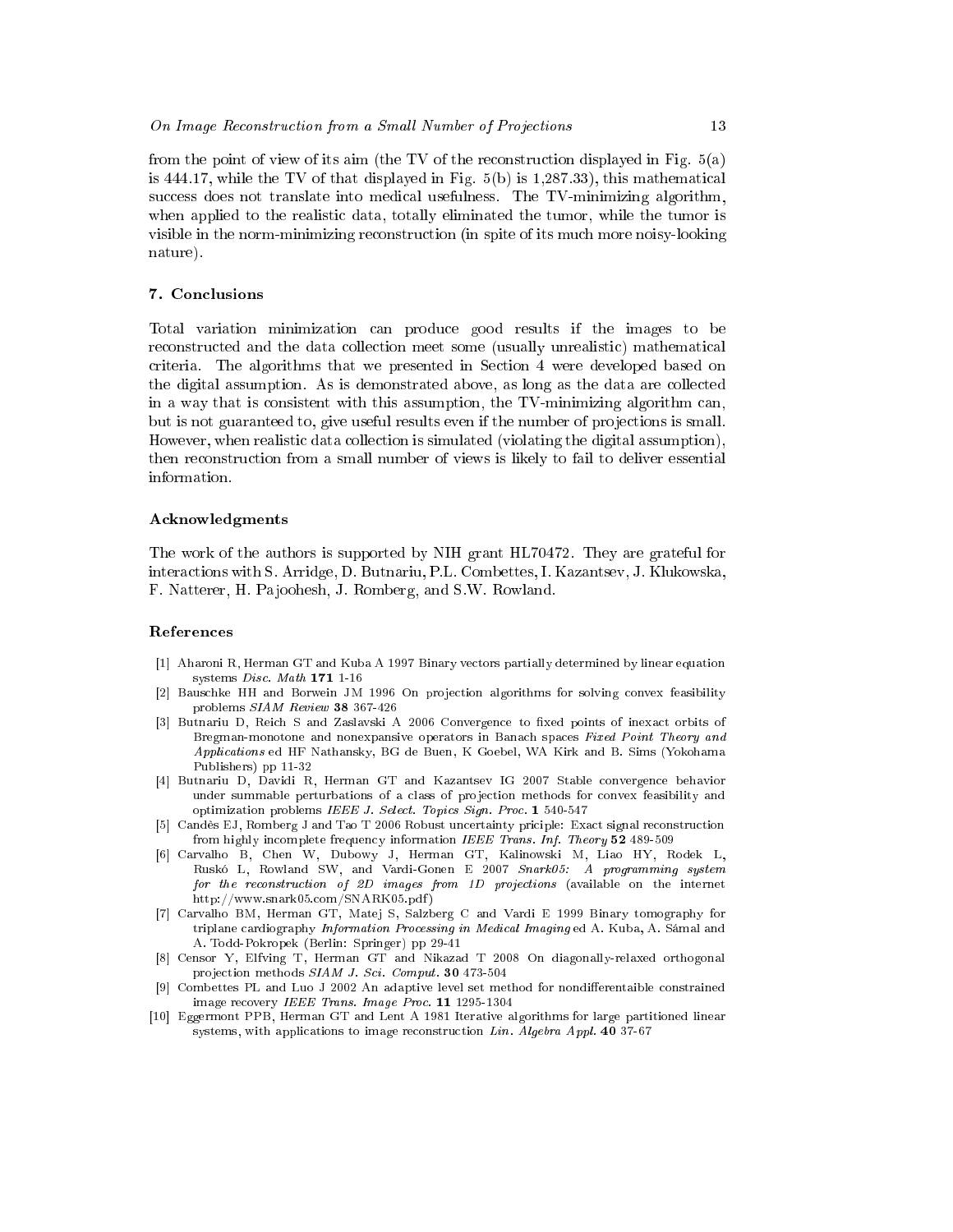- [11] Gardner RJ 2006 Geometric Tomography second edition (New York: Cambridge University Press)
- [12] Gordon R and Herman GT 1971 Reconstruction of pictures from their projections Commun. ACM 14 759-68
- [13] Herman GT 1980 Image Reconstruction from Projections: The Fundamentals of Computerized Tomography (New York: Academic Press)
- [14] Herman GT and Kuba A 1999 Discrete Tomography: Foundations, Algorithms and Applications (Boston: Birkhäuser) (Boston: Birkhäuser)
- [15] Herman GT and Kuba A 2007 Advances in Discrete Tomography and Its Applications (Boston: Birkhäuser)
- [16] Herman GT and Meyer LB 1993 Algebraic reconstruction techniques can be made computationally efficient IEEE Trans. Med. Imag. 12 600-9
- [17] Hounsfield GN 1973 Computerized transverse axial scanning tomography: Part I, description of the system Br. J. Radiol. 46 1016-22
- [18] Kuba A 1999 Reconstruction of two valued functions and matrices Discrete Tomography: Foundations, Algorithms and Applications ed GT Herman and A Kuba (Boston: Birkhäuser) pp 137-162
- [19] Kuba A and GT Herman 2007 Introduction Advances in Discrete Tomography and Its Applications ed GT Herman and A Kuba (Boston: Birkhäuser) pp 1-16
- [20] Lewitt RM 1990 Multidimensional digital image representation using generalized Kaiser-Bessel window functions J. Opt. Soc. Amer. A 7 1834-46
- [21] Liao H and Herman GT 2007 Direct image reconstruction-segmentation as motivated by electron microscopy Advances in Discrete Tomography and Its Applications ed GT Herman and A Kuba (Boston: Birkhäuser) pp 248-270
- [22] Matej S, Vardi A, Herman GT and Vardi E 1999 Binary tomography using Gibbs priors Discrete Tomography: Foundations, Algorithms and Applications ed GT Herman and A Kuba (Boston: Birkhäuser) pp 191-212
- [23] Natterer F 1986 The Mathematics of Computerized Tomography (Stuttgart: Teubner)

Physica D 60 259-68

- [24] Radon J 1917 Über die Bestimmung von Funktionen durch ihre Integralwerte längs gewisser
- Mannigfaltigkeiten Ber. Verh. Sächs. Akad. Wiss., Leipzig, Math. Phys. Kl. 69 262-277 [25] Rudin LI, Osher S and Fatemi E 1992 Nonlinear total variation based noise removal algorithms Physica  $D$  60 259-68
- [26] Rodek L, Poulsen HF, Knudsen E and Herman GT 2007 A stochastic algorithm for reconstruction of grain maps of moderately deformed specimens based on X-ray diffraction  $J.$  Appl. Cryst. 40 313 21
- [27] Sidky EY, Kao C-M and Pan X 2006 Accurate image reconstruction from few-views and limitedangle data in divergent-beam CT J. X-Ray Sci. Tech. 14 119-39
- [28] Winkler G 2004 Image Analysis, Random Fields and Dynamic Monte Carlo Methods: A Mathematical Introduction second edition (Berlin: Springer)
- [29] Young DM 1971 Iterative Solution of Large Linear Systems (New York: Academic Press)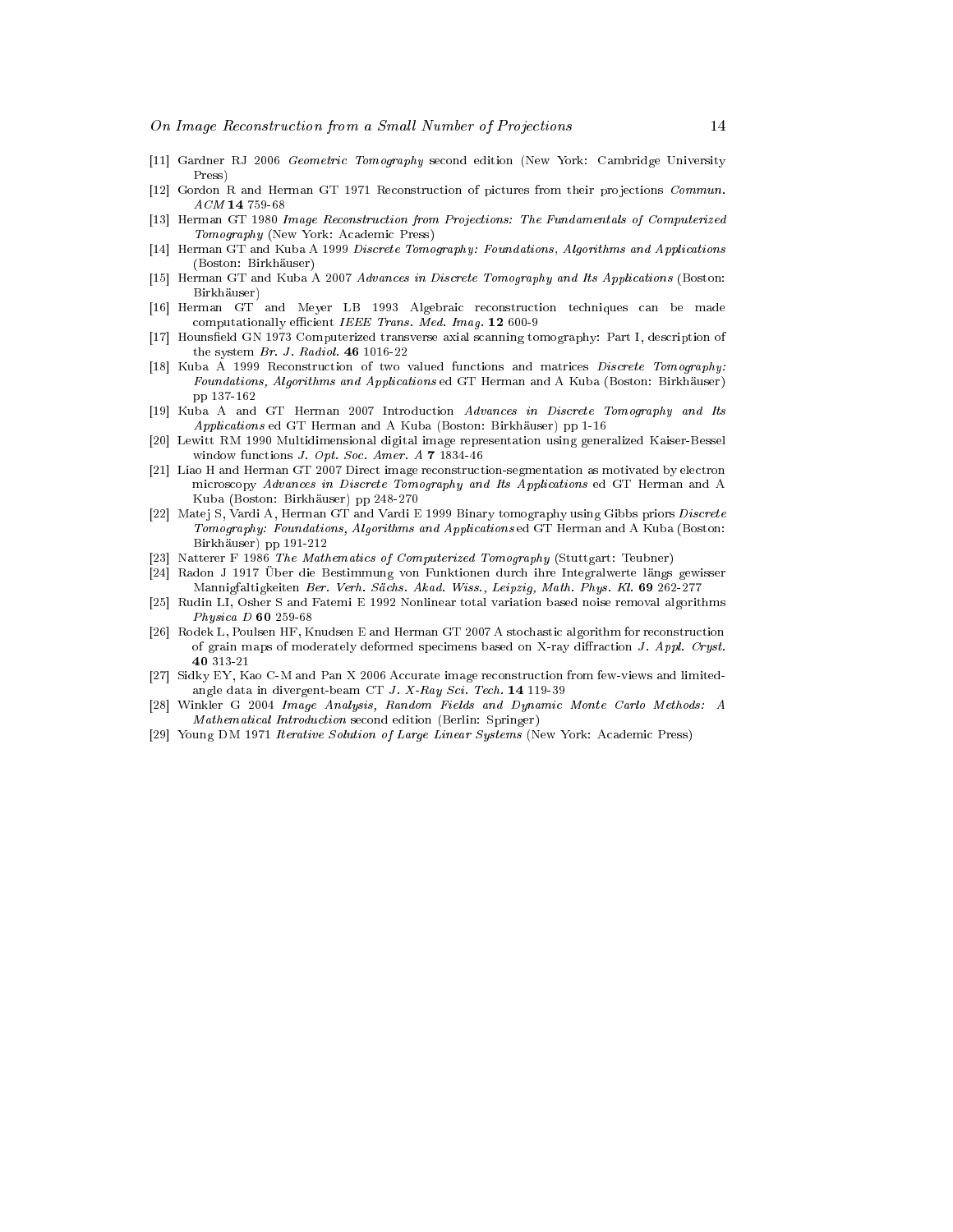

 $(a)$ 



Figure 1. Two actual brain cross-sections. (a) Fig. 4.2 of  $\mathbb{R}^2$ . (b) Fig. 4.2 of  $\mathbb{R}^2$ From the Roswell Park Cancer Institute website www.roswellpark.org/Patient\_  $\bf Care/Types\_of\_Cancer/Brain\_Pituitary\_Spine/BrainTumorFacts.$ 



**Figure 2.** (a) Digitization  $p_b^{243,0.0752}$  of the head phantom b based on Fig. 1(a), similar to Fig. 4.4 of [13]. (b) The same with a "tumor"  $g$  (which is a ghost for 22 pro jections) added to it.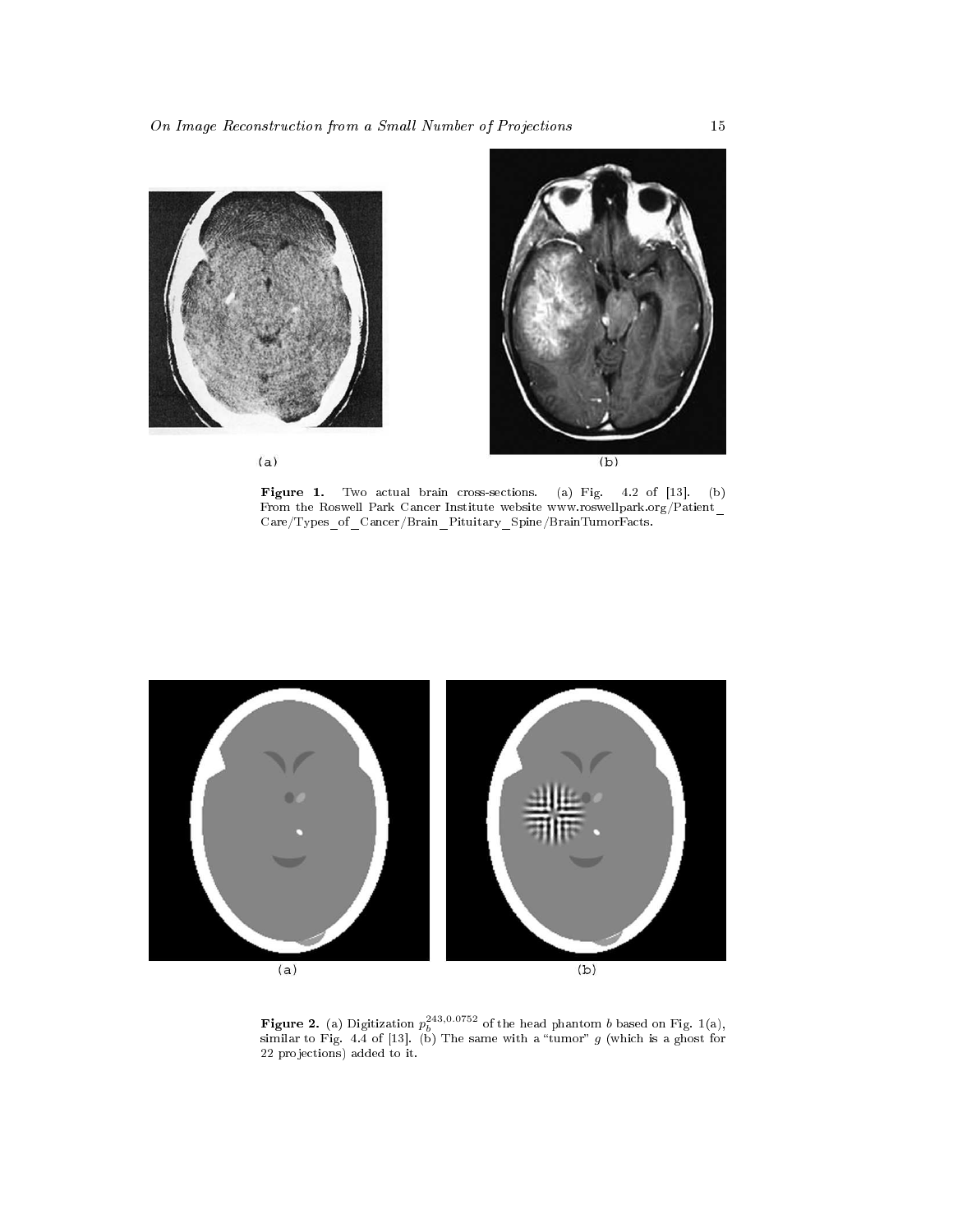

Figure 3. (a) TV-minimizing reconstruction from 82 noiseless idealized reconstruction from 82 noiseless idealized reconstruction from 82 noiseless idealized reconstruction from 82 noiseless idealized reconstruction from 8 pro jections of the head phantom with a tumor in Fig. 2(b). (b) Norm-minimizing reconstruction from the same data.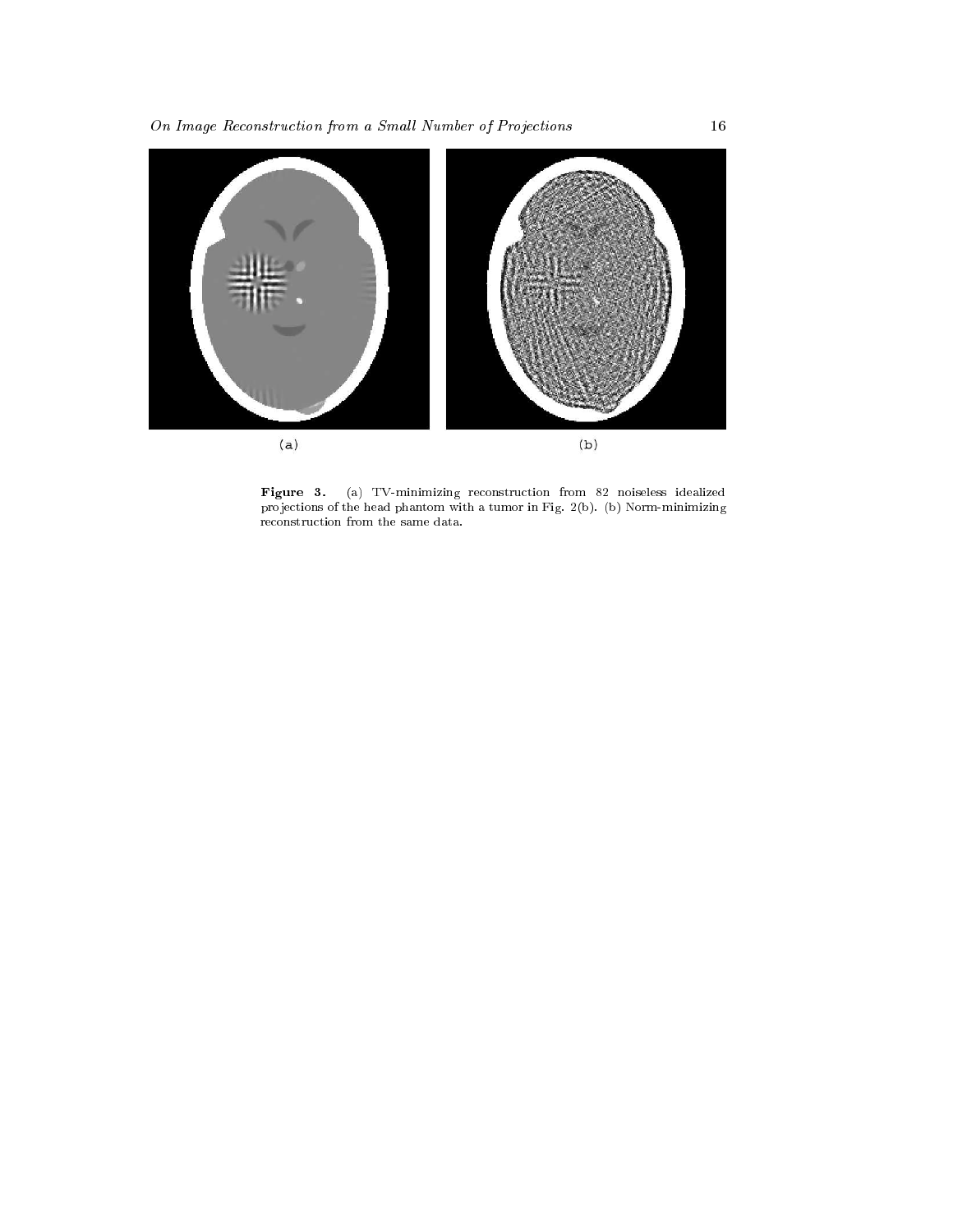

 $(a)$ 

 $(b)$ 



 $F = 2m + 1$ . (a) Head phantom with tumor and variability. (b) TV-minimizing minimizing reconstruction from the same data,  $\varepsilon=0.05$ . (d) TV-minimizing reconstruction from the same data,  $\varepsilon = 0.005$ .